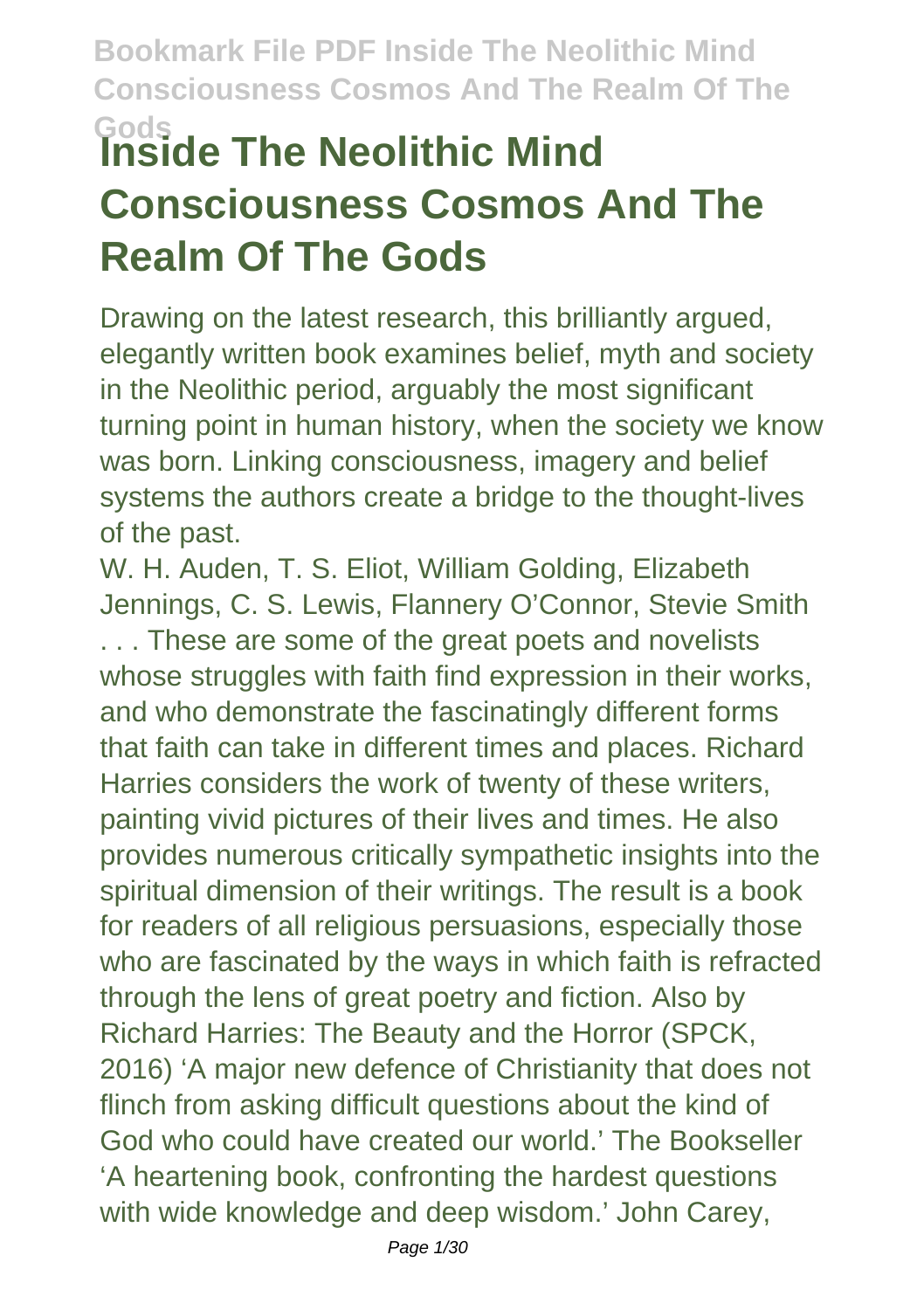**Gods** Chief Literary Reviewer, Sunday Times 'An eloquent, honest and engaging case for Christian faith.' The Tablet 'A deeply interesting book.' Mary Warnock Inside the Neolithic Mind: Consciousness, Cosmos, and the Realm of the GodsThames & Hudson Goes to the heart of contemporary arguments about the "primitive" and the "modern" minds, and draws new social, anthropological, and ethnographic conclusions about the nature of ancient societies. How did ancient peoples—those living before written records—think? Were their thinking patterns fundamentally different from ours today? Researchers over the years have certainly believed so. Along with the Aborigines of Australia, the indigenous San people of southern Africa—among the last hunter-gatherer societies on Earth—became iconic representatives of all our distant ancestors and were viewed as either irrational fantasists or childlike, highly spiritual conservationists. Since the 1960s a new wave of research among the San and their world-famous rock art has overturned these misconceived ideas. Here, the great authority David Lewis-Williams and his colleague Sam Challis reveal how analysis of the rock paintings and engravings can be made to yield vital insights into San beliefs and ways of thought. This is possible because we possess comprehensive transcriptions, made in the nineteenth century, of interviews with San informants who were shown copies of the art and gave their interpretations of it. Using the analogy of the Rosetta Stone, the authors move back and forth between these San texts and the rock art, teasing out the subtle meanings behind both. The picture that emerges is very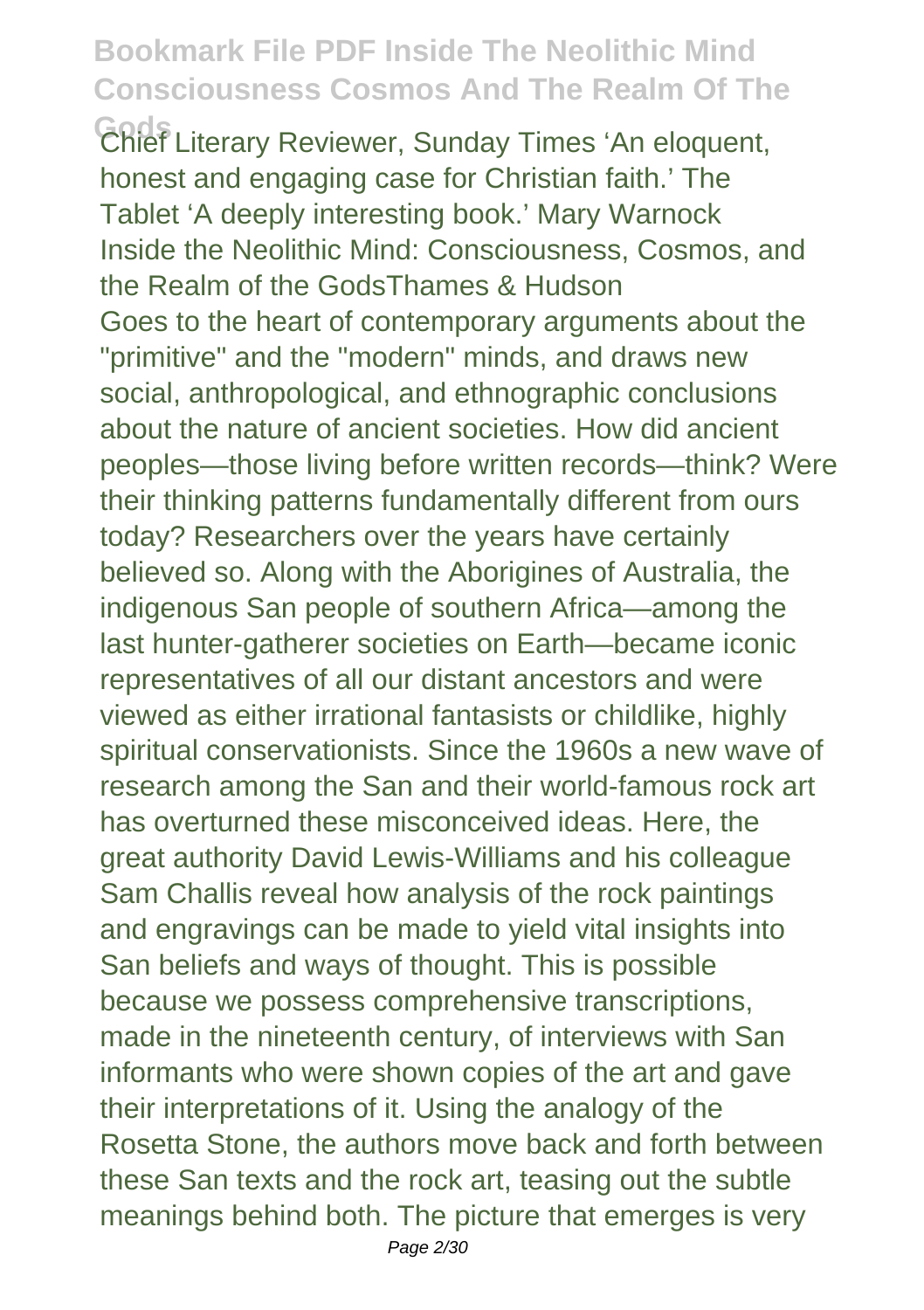Gods<br>different from past analysis: this art is not a naive narrative of daily life but rather is imbued with power and religious depth.

Consciousness, declares Robin Fox, is "out of context." Useful as an adaptation in the Stone Age, it brought humanity to the top of the food chain but has now created a world it cannot control. The Passionate Mind explores this paradox not through academic demonstration but through satiric dialogues, blank-verse ruminations, lyric, narrative and comic verse, and Aesopian fables. This mix of genres and styles forces us out of our usual linear modes of thinking to confront a harsh thesis. Because of consciousness we cannot operate without ideas, but once in thrall to ideas--whether of love, power, religion, or ideology--we cannot operate without destructiveness lest we become imprisoned by them. The range of subjects and genres Fox covers includes a verse summary of the key points of human evolution, a conference of farm animals ruminating on their social problems, visions of a desperate future from a neolithic hunter and a shaman at Lascaux, Kafkaesque trial scenes, and a new version of "God is dead." George Washington, having lost at Yorktown is put on trial with Adams, Jefferson, and Benedict Arnold giving evidence. Through the persona of Humbert Humbert as decadent Europe, the new world of Lolita/America is faced with the consequences of its pursuit of happiness. Scandinavian utopianism and salvation through romantic eros get their turn, and the basic "design failure" of humanity is examined in a Platonic dialogue. A bullfight and the struggle for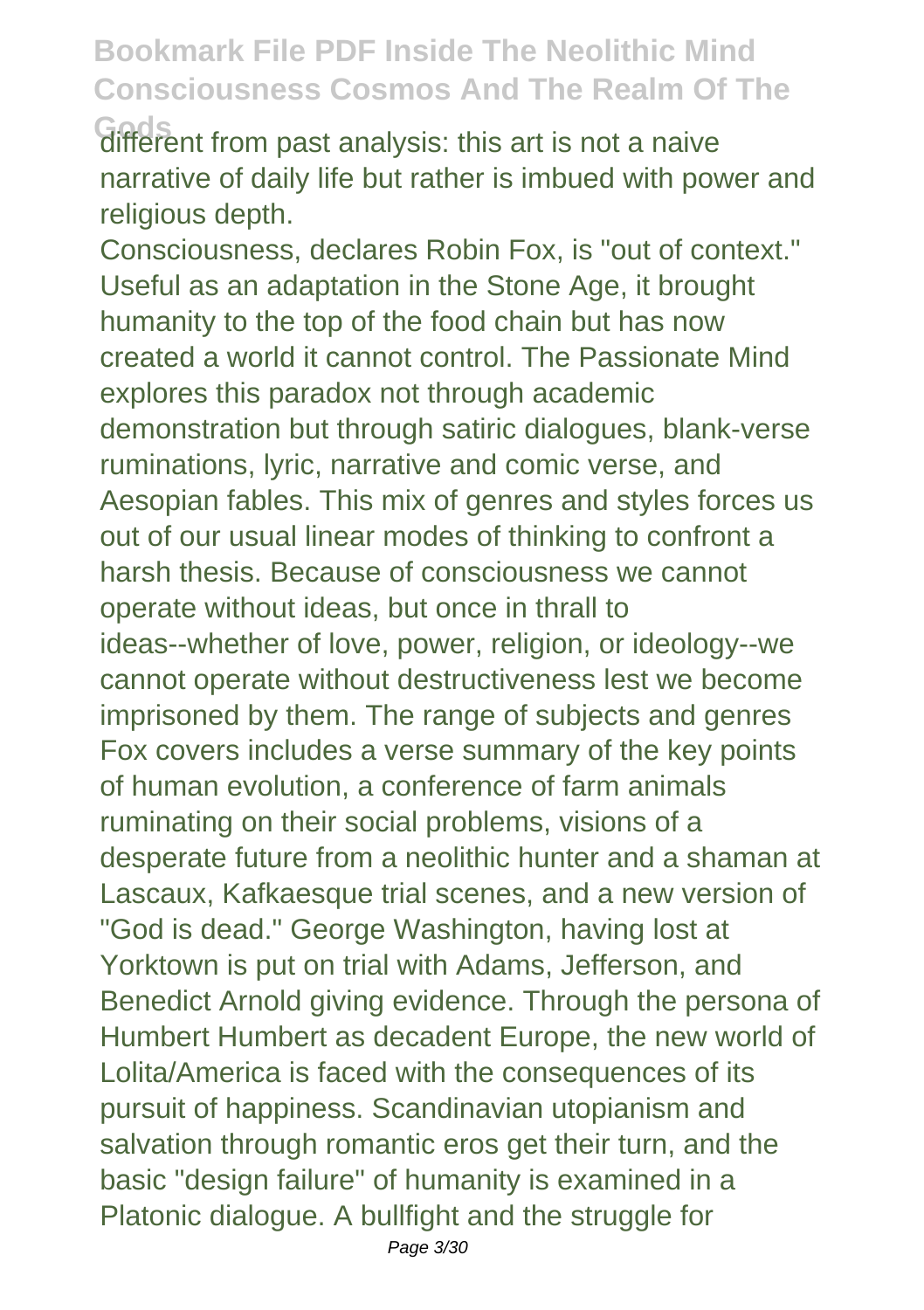Gods<br> **Gods**<br> **Gods Gods Cods Cods Cods Cods Cods Cods Cods Cods Cods Cods Cods Cods Cods Cods Cods Cods Cods Cods Cods Cods Cods Cods Cods Cods Cods Cods Cods Cods** from a decidedly unlikely Jesus who turns out to be part of an alien plan to control an otherwise out of control human race. Through this kaleidoscopic mix, Fox mounts a case for a thorough revision of consciousness that breaks "realistic" boundaries between science, the humanities, religion, and myth.

The Neolithic ('New Stone Age') marks the time when the prehistoric communities of Europe turned their backs on the hunter-gatherer lifestyle that they had followed for many thousands of years, and instead, became farmers. The significance of this switch from a lifestyle that had been based on the hunting and gathering of wild food resources, to one that involved the growing of crops and raising livestock, cannot be underestimated. Although it was a complex process that varied from place to place, there can be little doubt that it was during the Neolithic that the foundations for the incredibly complex modern societies in which we live today were laid. However, we would be wrong to think that the first farming communities of Europe were in tune with nature and each other, as there is a considerable (and growing) body of archaeological data that is indicative of episodes of warfare between these communities. This evidence should not be taken as proof that warfare was endemic across Neolithic Europe, but it does strongly suggest that it was more common than some scholars have proposed.Furthermore, the words of the seventeenthcentury English philosopher, Thomas Hobbes, who famously described prehistoric life as 'nasty, brutish, and short', seem rather apt in light of some of the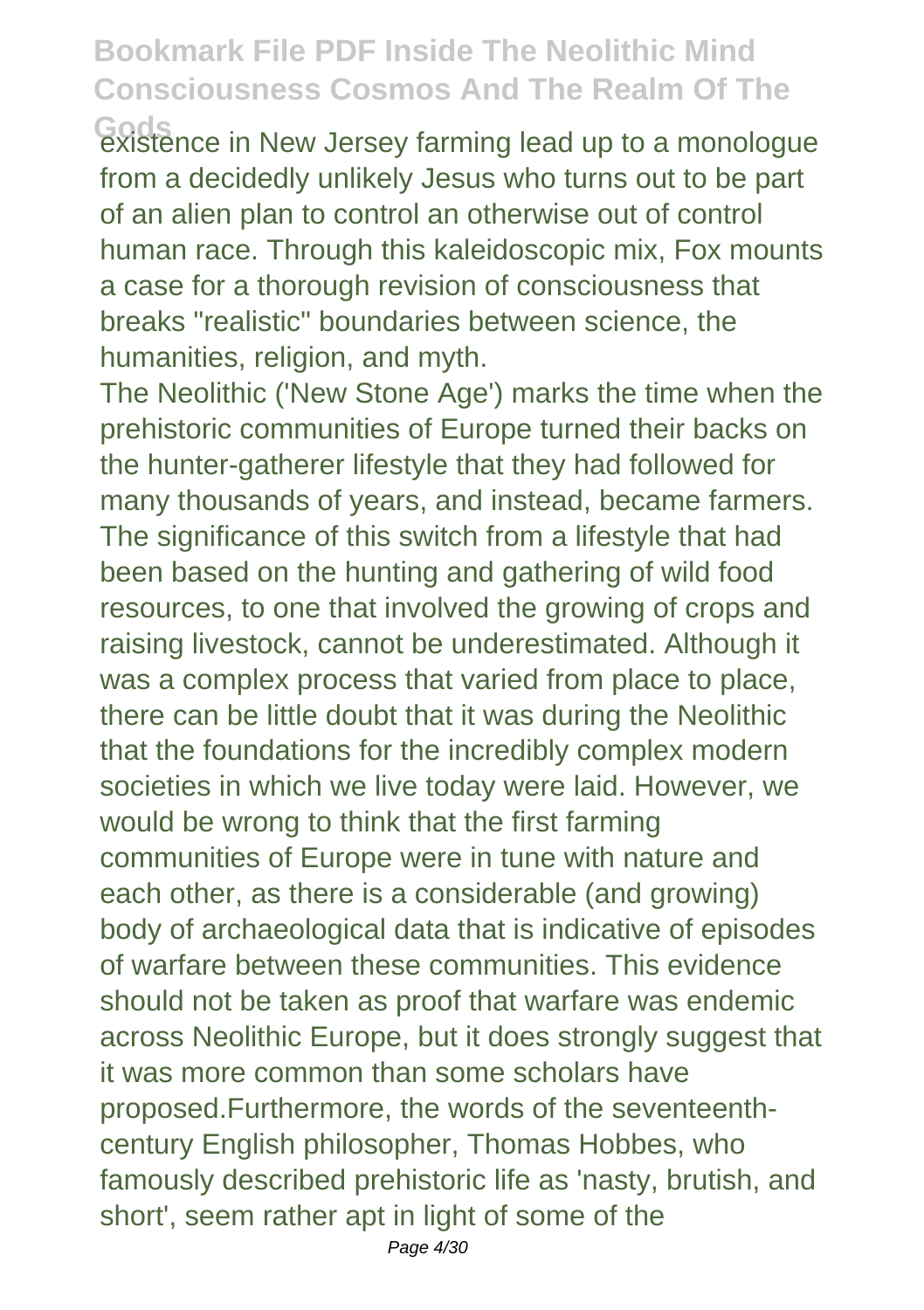Gods<br>archaeological discoveries from the European Neolithic. This reprint of Robert Ornstein's classic presents a startling new concept of how the human mind works -- a readable and accessible introduction to the new science of the mind, where different parts of the midn are thought to come to the fore to handle different situations. This means that "we" are not the same person from moment to moment and have different memories and abilities in different situations. The book has a wonderful new cover from the drawings of Ted Dewan.

In Prehistory, the award-winning archaeologist and renowned scholar Colin Renfrew covers human existence before the advent of written records–which is to say, the overwhelming majority of our time here on earth. But Renfrew also opens up to discussion, and even debate, the term "prehistory" itself, giving an incisive, concise, and lively survey of the past, and how scholars and scientists labor to bring it to light. Renfrew begins by looking at prehistory as a discipline, particularly how developments of the past century and a half–advances in archaeology and geology; Darwin's ideas of evolution; discoveries of artifacts and fossil evidence of our human ancestors; and even more enlightened museum and collection curatorship–have fueled continuous growth in our knowledge of prehistory. He details how breakthroughs such as radiocarbon dating and DNA analysis have helped us to define humankind's past–how things have changed–much more clearly than was possible just a half century ago. Answers for why things have changed, however, continue to elude us, so Renfrew discusses some of the Page 5/30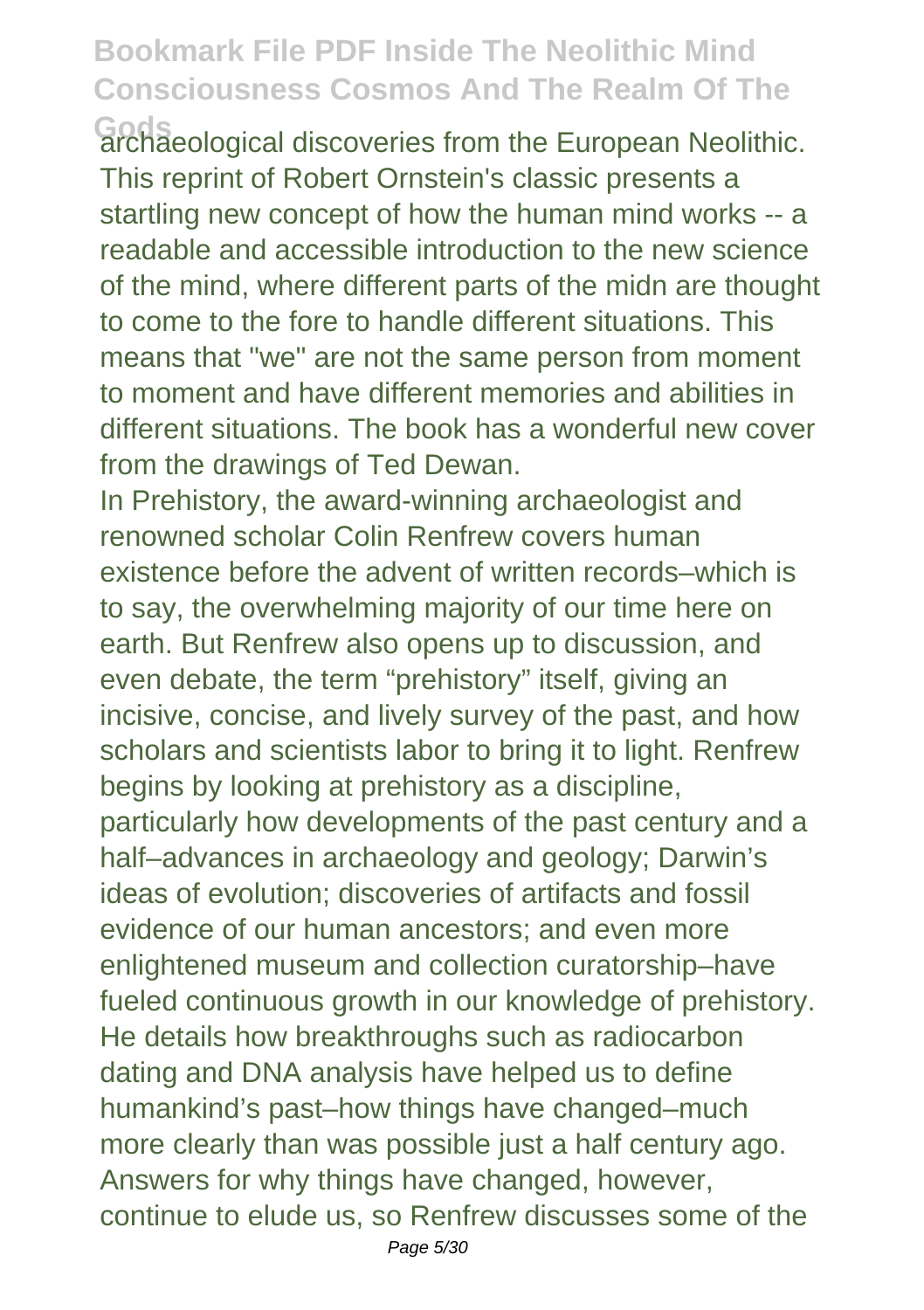**Gods** issues and challenges past and present that confront the study of prehistory and its investigators. In the book's second part, Renfrew shifts the narrative focus, offering a summary of human prehistory from early hominids to the rise of literate civilization that is refreshingly free from conventional wisdom and grand "unified" theories. The author's own case studies encompass a vast geographical and chronological range–the Orkney Islands, the Balkans, the Indus Valley, Peru, Ireland, and China–and help to explain the formation and development of agriculture and centralized societies. He concludes with a fascinating chapter on early writing systems, "From Prehistory to History." In this invaluable, brief account of human development prior to the last four millennia, Colin Renfrew delivers a meticulously researched and passionately argued chronicle about our life on earth, and our ongoing quest to understand it. Thirty thousand years ago our prehistoric ancestors painted perfect images of animals on walls of tortuous caves, most often without any light. How was this possible? What meaning and messages did the cavemen want these paintings to convey? In addition, how did these perfect drawings come about at a time when man's sole purpose was surviving? And why, some ten thousand years later, did startlingly similar animal paintings appear once again, on dark cave walls? Scholars and archaeologists have for centuries pored over these works of art, speculating and hoping to come away with the key to the mystery. No one until now has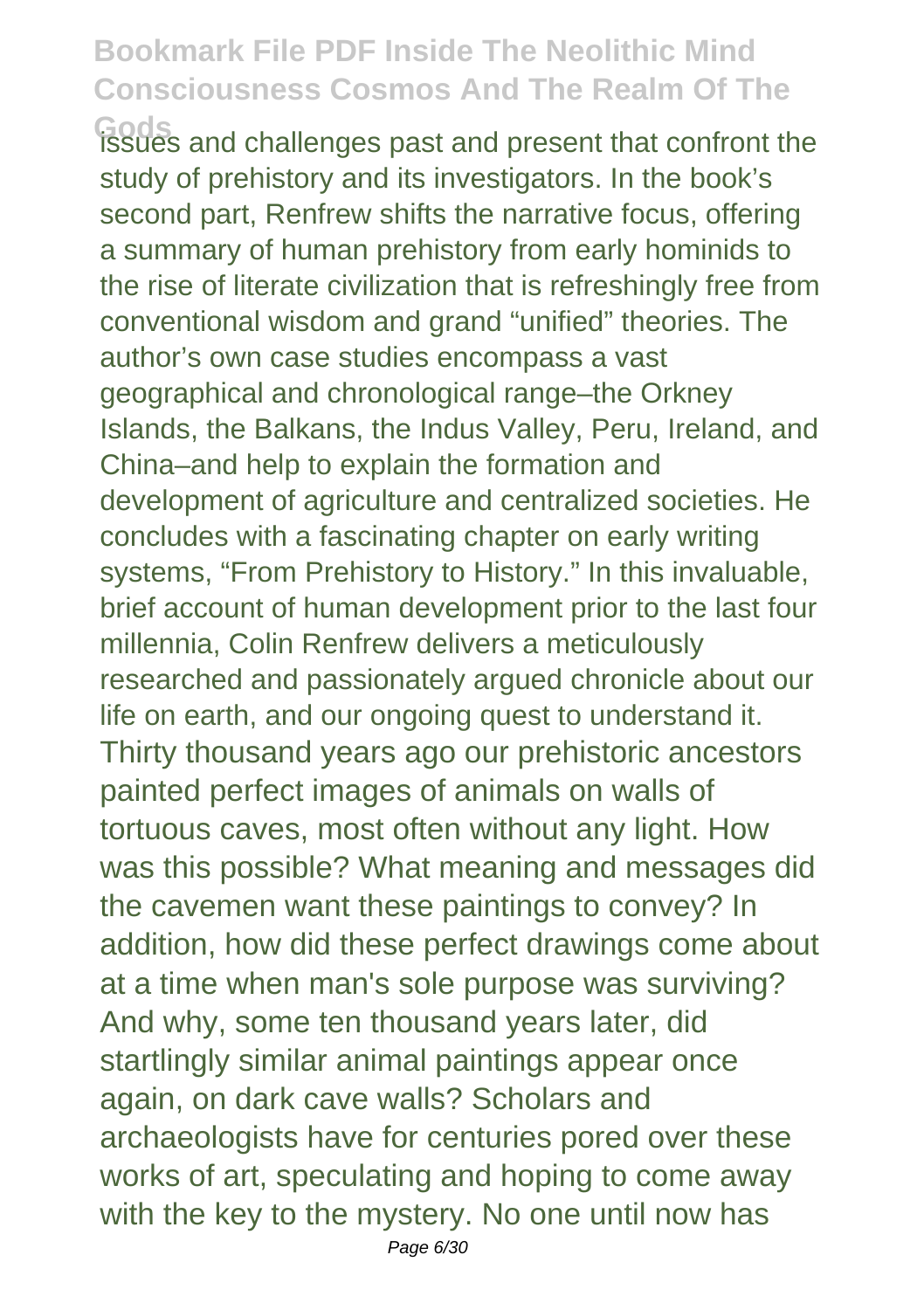Gods<br>ever come close to elucidating neither their origin nor their meaning. In their stunning book and for the first time, Mr. David and Mr. Lefrere, after working together for years, give us a new understanding of an art lost in time, revealing what had until recently remained unexplainable—the oldest enigma in humanity has been solved.

The Orcadian archipelago is a museum of archaeological wonders. Its largest island, Mainland, is home to some of the oldest and best-preserved Neolithic sites in Europe, the most famous of which are the passage grave of Maeshowe, the megaliths of Stenness, the Ring of Brodgar and the village of Skara Brae – evidence of a dynamic society with connections binding Orkney to Ireland, to southern Britain and to the western margins of continental Europe. Despite 150 years of archaeological investigation, however, there is much that we do not know about the societies that created these sites. What historical background did they emerge from? What social and political interests did their monuments serve? And what was the nature of the links between Neolithic societies in Orkney and elsehwere? Following a broadly chronological narrative, and highlighting different lines of evidence as they unfold, Mark Edmonds traces the development of the Orcadian Neolithic from its beginnings in the early fourth millennium BC through to the end of the period nearly two thousand years Page 7/30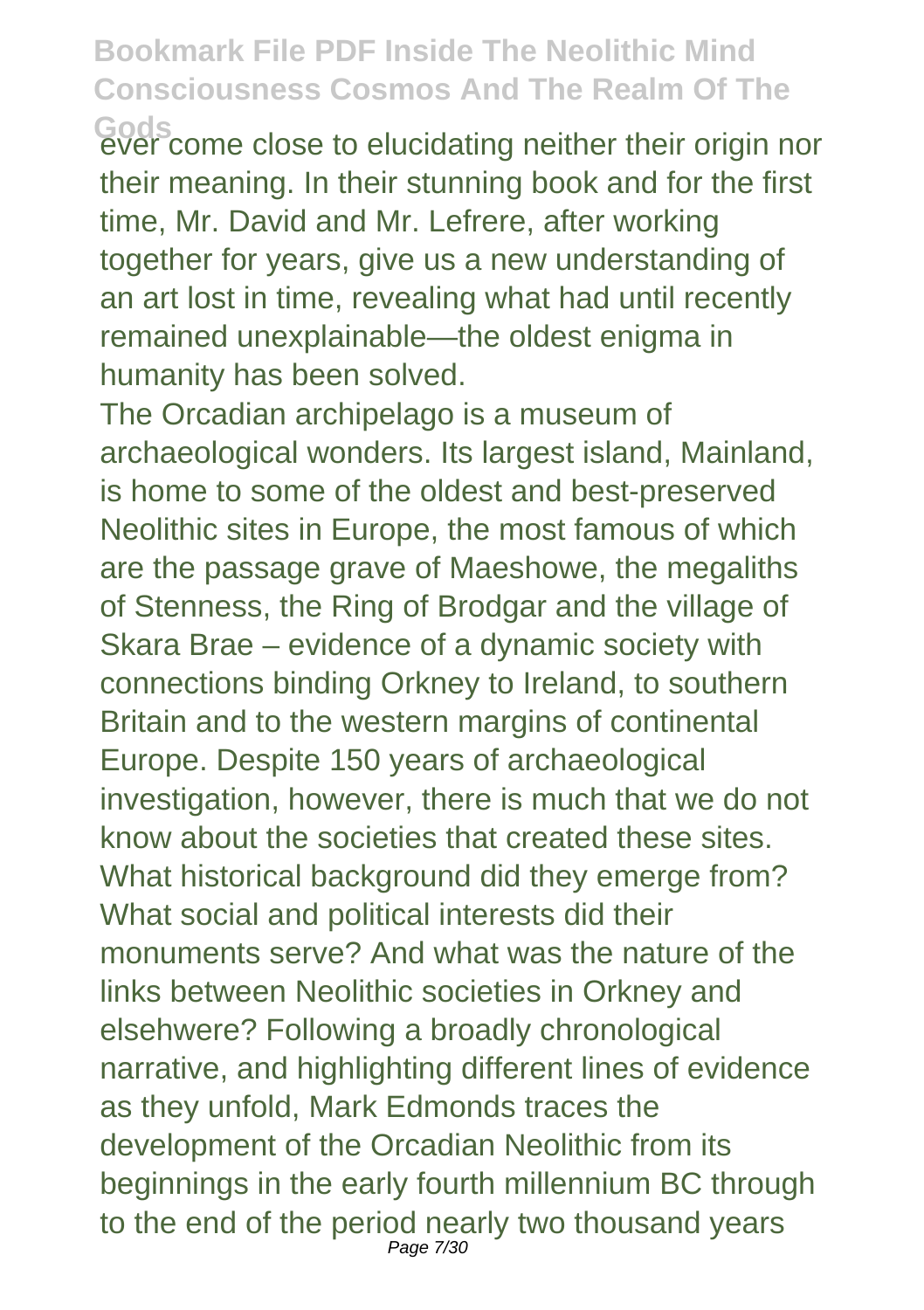**Gods** later. Juxtaposing an engaging and accessible narrative with beautifully evocative photographs of Orkney and its monuments, he uses artefacts, architecture and the wider landscape to recreate the lives of Neolithic communities across the region. This ambitious book probes our biological past to discover the kinds of lives that human beings have imagined were worth living. Bellah's theory goes deep into cultural and genetic evolution to identify a range of capacities (communal dancing, storytelling, theorizing) whose emergence made religious development possible in the first millennium BCE. Religions and mythologies from around the world teach that God or gods created humans. Atheist, humanist, and materialist critics, meanwhile, have attempted to turn theology on its head, claiming that religion is a human invention. In this book, E. Fuller Torrey draws on cutting-edge neuroscience research to propose a startling answer to the ultimate question. Evolving Brains, Emerging Gods locates the origin of gods within the human brain, arguing that religious belief is a by-product of evolution. Based on an idea originally proposed by Charles Darwin, Torrey marshals evidence that the emergence of gods was an incidental consequence of several evolutionary factors. Using data ranging from ancient skulls and artifacts to brain imaging, primatology, and child development studies, this book traces how new cognitive abilities gave rise to Page 8/30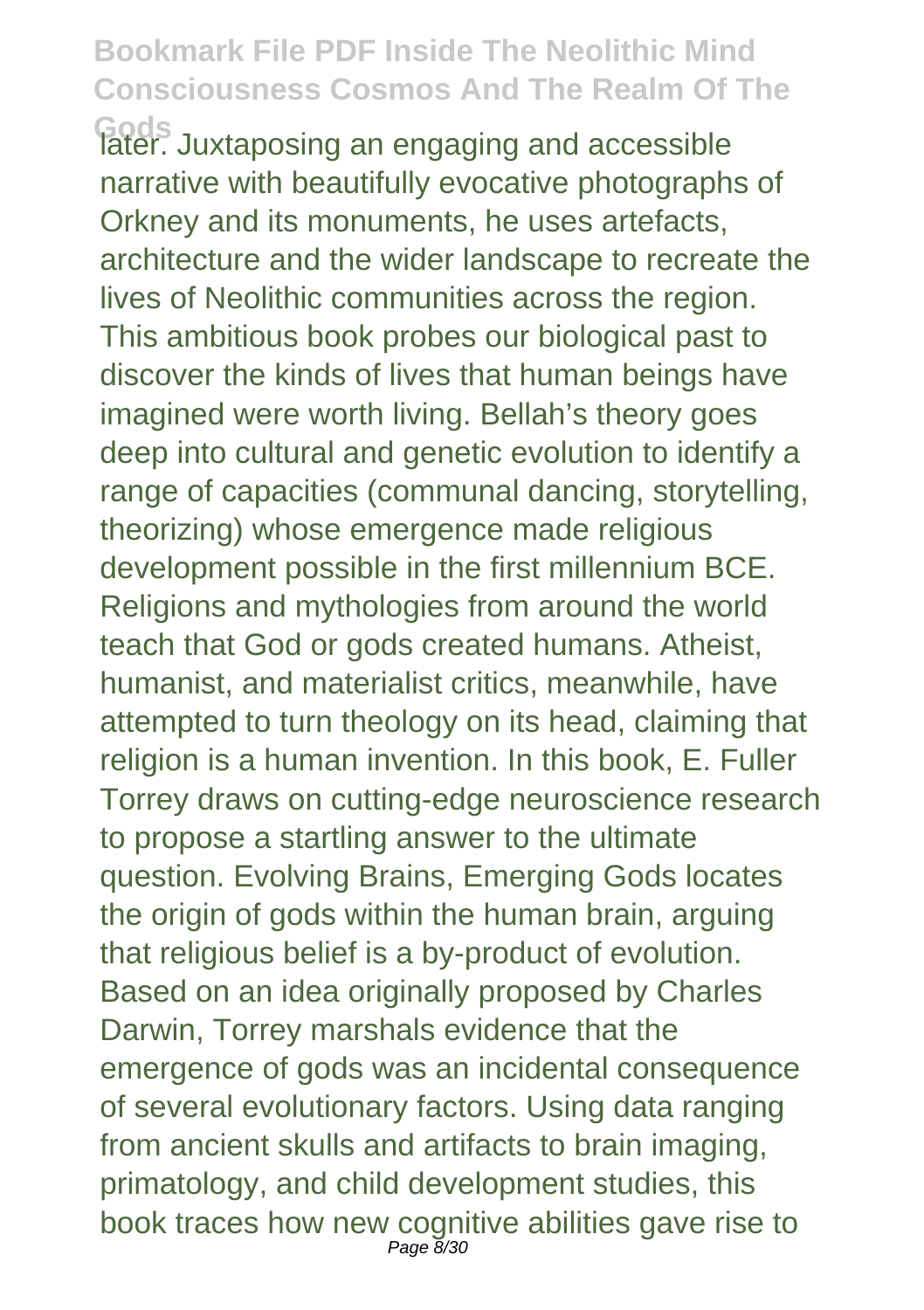**Gods** new behaviors. For instance, autobiographical memory, the ability to project ourselves backward and forward in time, gave Homo sapiens a competitive advantage. However, it also led to comprehension of mortality, spurring belief in an alternative to death. Torrey details the neurobiological sequence that explains why the gods appeared when they did, connecting archaeological findings including clothing, art, farming, and urbanization to cognitive developments. This book does not dismiss belief but rather presents religious belief as an inevitable outcome of brain evolution. Providing clear and accessible explanations of evolutionary neuroscience, Evolving Brains, Emerging Gods will shed new light on the mechanics of our deepest mysteries.

The Origins and History of Consciousness draws on a full range of world mythology to show how individual consciousness undergoes the same archetypal stages of development as human consciousness as a whole. Erich Neumann was one of C. G. Jung's most creative students and a renowned practitioner of analytical psychology in his own right. In this influential book, Neumann shows how the stages begin and end with the symbol of the Uroboros, the tail-eating serpent. The intermediate stages are projected in the universal myths of the World Creation, Great Mother, Separation of the World Parents, Birth of the Hero, Slaying of the Page 9/30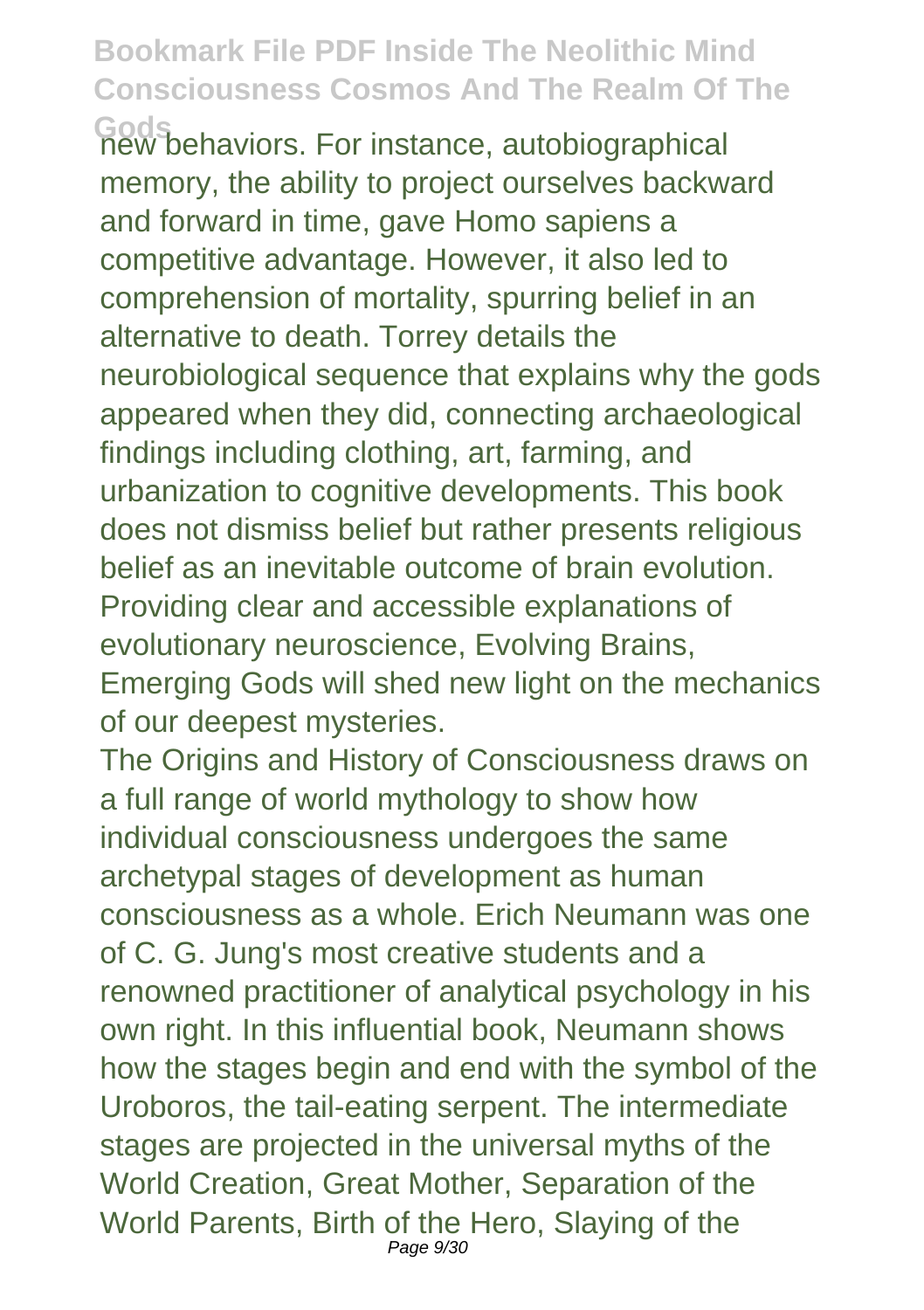**Gods** Dragon, Rescue of the Captive, and Transformation and Deification of the Hero. Throughout the sequence, the Hero is the evolving ego consciousness. Featuring a foreword by Jung, this Princeton Classics edition introduces a new generation of readers to this eloquent and enduring work.

An archaeological exploration of the mysterious world of cave art through the ages Deep underground, some of humanity's earliest artistic endeavors have lain untouched for millennia. The dark interiors of caves, wherever they may be found, seem to have had a powerful draw for ancient peoples, who littered the cave floors with objects they had made. Later, they adorned cave walls with sacred symbols and secret knowledge, from the very first abstract symbols and handprints to complex and vivid arrangements of animals and people. Often undisturbed for many tens of thousands of years, these were among the first visual symbols that humans shared with each other, though they were made so long ago that we have entirely forgotten their meaning. However, as archaeologist Bruno David reveals, caves decorated more recently may help us to unlock their secrets. David tells the story of this mysterious world of decorated caves, from the oldest known painting tools to the magnificent murals of the European Ice Age. Showcasing the most astounding discoveries made in more than 150 years Page 10/30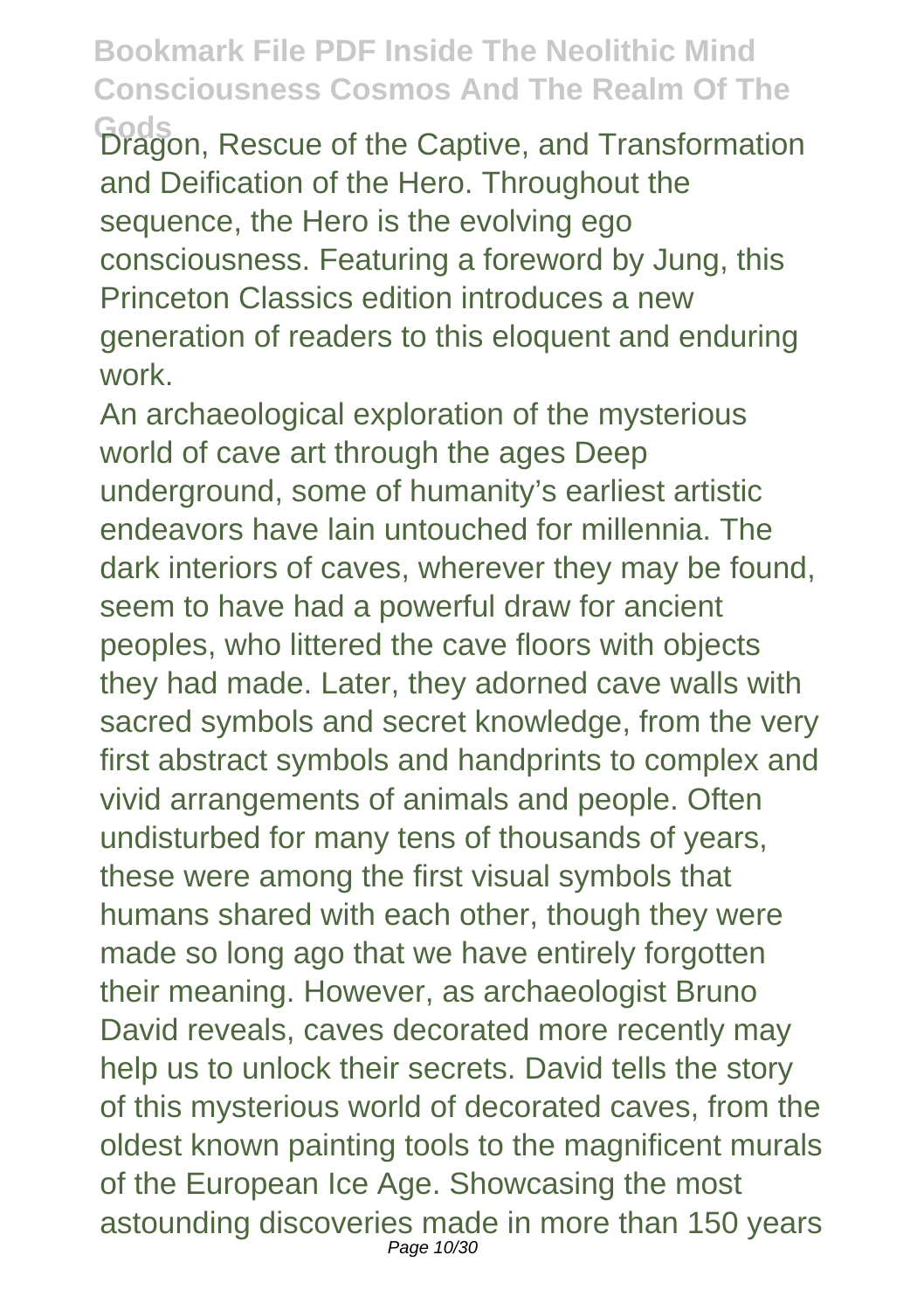**Gods** of archaeological exploration, Cave Art explores the creative achievements of our remotest ancestors and what they tell us about the human past. The breathtakingly beautiful art created deep inside the caves of western Europe has the power to dazzle even the most jaded observers. Emerging from the narrow underground passages into the chambers of caves such as Lascaux, Chauvet, and Altamira, visitors are confronted with symbols, patterns, and depictions of bison, woolly mammoths, ibexes, and other animals. Since its discovery, cave art has provoked great curiosity about why it appeared when and where it did, how it was made, and what it meant to the communities that created it. David Lewis-Williams proposes that the explanation for this lies in the evolution of the human mind. Cro-Magnons, unlike the Neanderthals, possessed a more advanced neurological makeup that enabled them to experience shamanistic trances and vivid mental imagery. It became important for people to "fix," or paint, these images on cave walls, which they perceived as the membrane between their world and the spirit world from which the visions came. Over time, new social distinctions developed as individuals exploited their hallucinations for personal advancement, and the first truly modern society emerged. Illuminating glimpses into the ancient mind are skillfully interwoven here with the still-evolving story of modern-day cave discoveries Page 11/30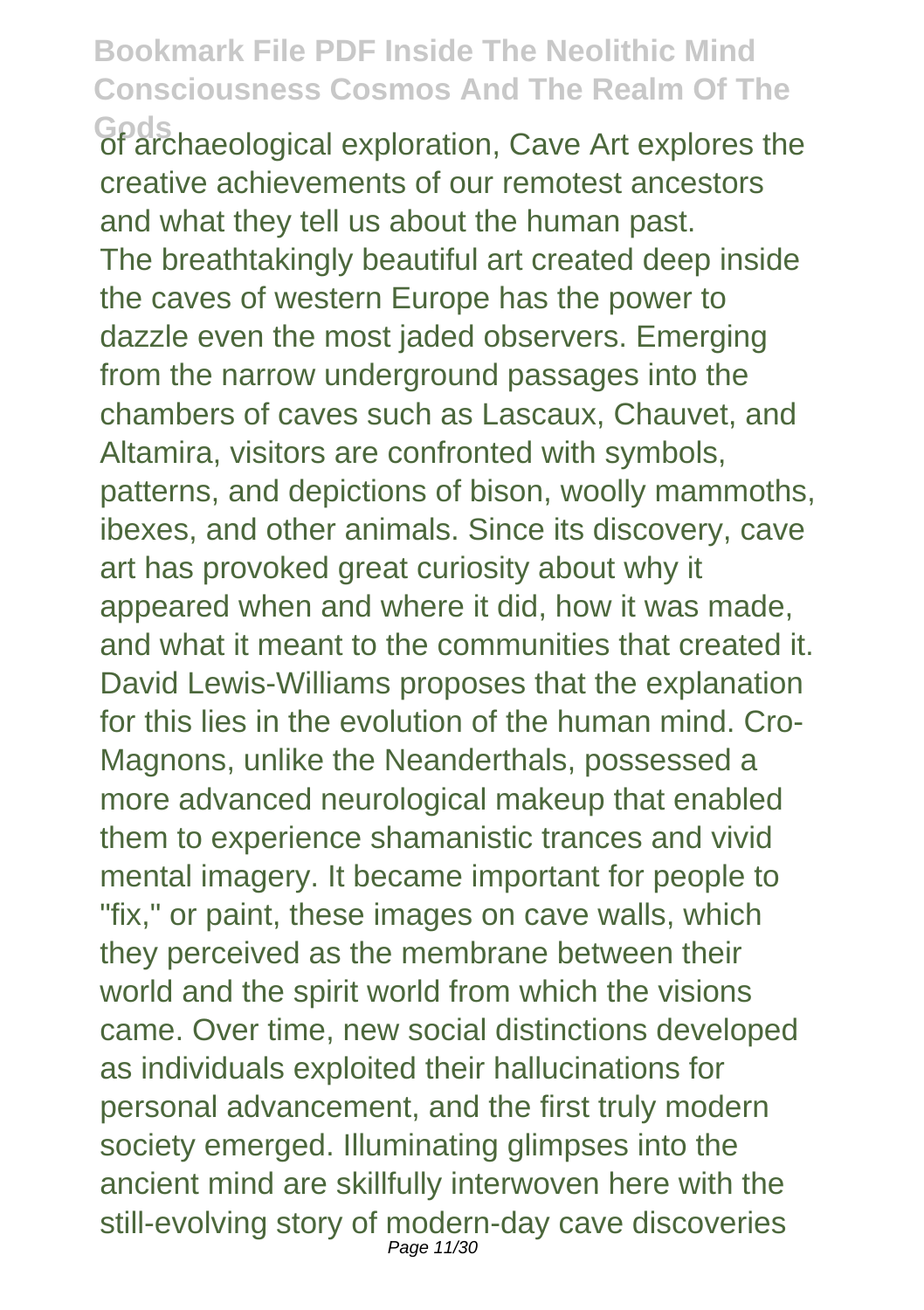**Gods** and research. The Mind in the Cave is a superb piece of detective work, casting light on the darkest mysteries of our earliest ancestors while strengthening our wonder at their aesthetic achievements.

This book presents an interdisciplinary study of the role of spirituality and religious ritual in the emergence of complex societies. Involving an eminent group of natural scientists, archaeologists, anthropologists, philosophers, and theologians, this volume examines Çatalhöyük as a case study. A nine-thousand-year old town in central Turkey, Çatalhöyük was first excavated in the 1960s and has since become integral to understanding the symbolic and ritual worlds of the early farmers and villagedwellers in the Middle East. It is thus an ideal location for exploring theories about the role of religion in early settled life. This book provides a unique overview of current debates concerning religion and its historical variations. Through exploration of themes including the integration of the spiritual and the material, the role of belief in religion, the cognitive bases for religion, and religion's social roles, this book situates the results from Çatalhöyük within a broader understanding of the Neolithic in the Middle East.

We live in a world unimaginable only decades ago: a domain of backlit screens, instant information, and vibrant experiences that can outcompete dreary reality.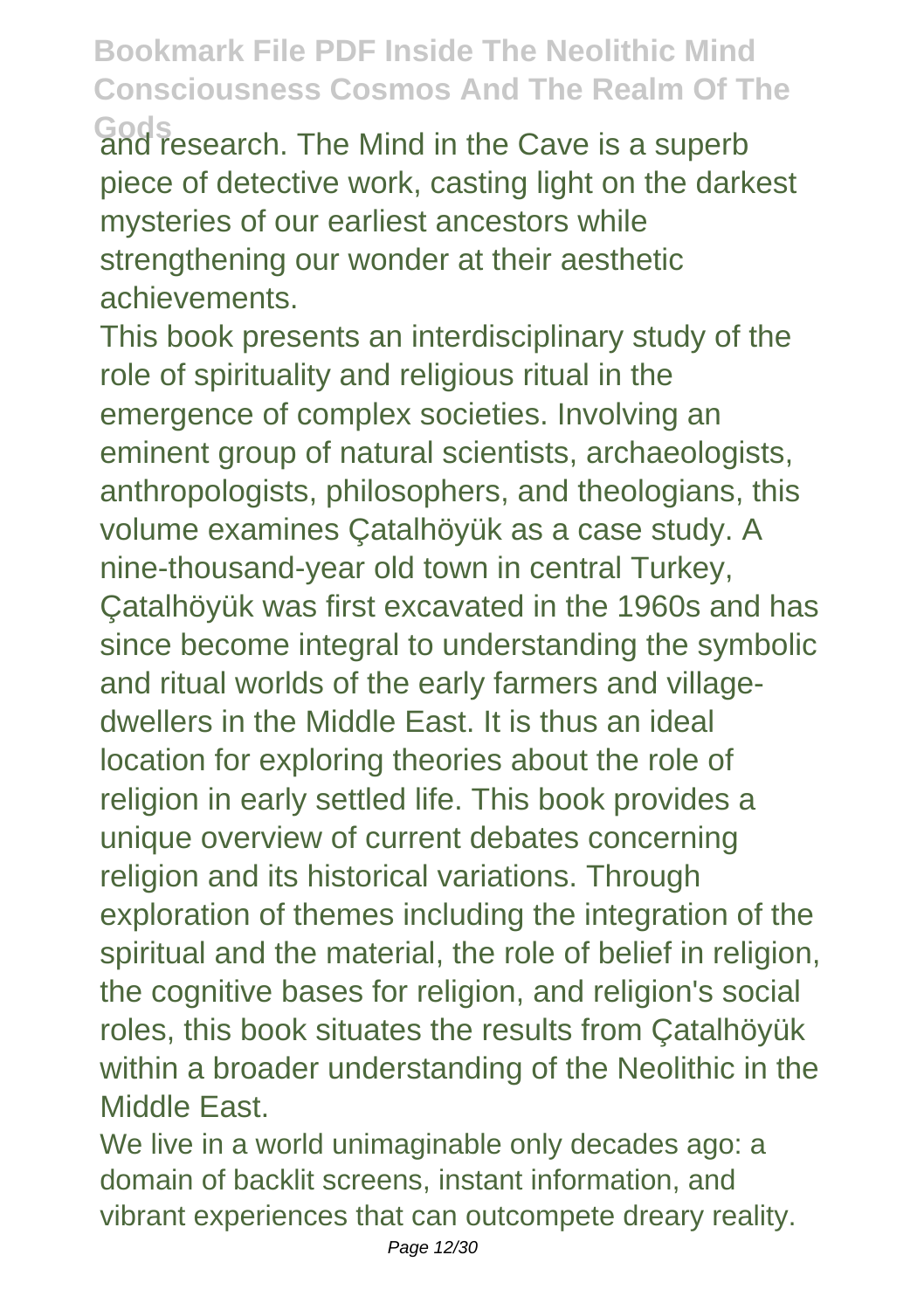**Gods** Frave new technologies offer incredible opportunities for work and play. But at what price? Now renowned neuroscientist Susan Greenfield—known in the United Kingdom for challenging entrenched conventional views—brings together a range of scientific studies, news events, and cultural criticism to create an incisive snapshot of "the global now." Disputing the assumption that our technologies are harmless tools, Greenfield explores whether incessant exposure to social media sites, search engines, and videogames is capable of rewiring our brains, and whether the minds of people born before and after the advent of the Internet differ. Stressing the impact on Digital Natives—those who've never known a world without the Internet—Greenfield exposes how neuronal networking may be affected by unprecedented bombardments of audiovisual stimuli, how gaming can shape a chemical landscape in the brain similar to that in gambling addicts, how surfing the Net risks placing a premium on information rather than on deep knowledge and understanding, and how excessive use of social networking sites limits the maturation of empathy and identity. But Mind Change also delves into the potential benefits of our digital lifestyle. Sifting through the cocktail of not only threat but opportunity these technologies afford, Greenfield explores how gaming enhances vision and motor control, how touch tablets aid students with developmental disabilities, and how political "clicktivism" foments positive change. In a world where adults spend ten hours a day online, and where tablets are the common means by which children learn and play, Mind Change reveals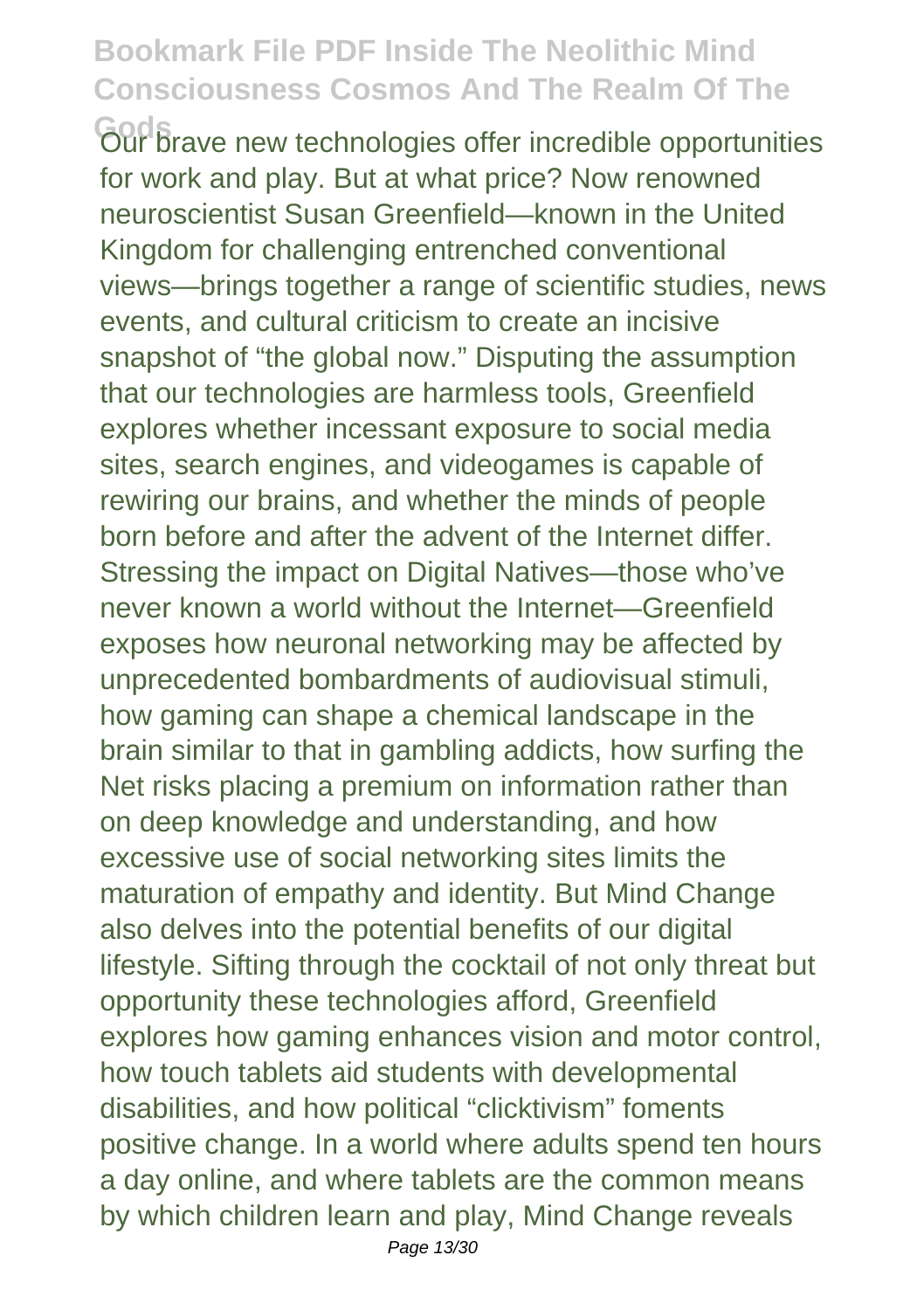**Gods** as never before the complex physiological, social, and cultural ramifications of living in the digital age. A book that will be to the Internet what An Inconvenient Truth was to global warming, Mind Change is provocative, alarming, and a call to action to ensure a future in which technology fosters—not frustrates—deep thinking, creativity, and true fulfillment. Praise for Mind Change "Greenfield's application of the mismatch between human and machine to the brain introduces an important variation on this pervasive view of technology. . . . She has a rare talent for explaining science in accessible prose."—The Washington Post "Greenfield's focus is on bringing to light the implications of Internet-induced 'mind change'—as comparably multifaceted as the issue of climate change, she argues, and just as important."—Chicago Tribune "Mind Change is exceedingly well organized and hits the right balance between academic and provocative."—Booklist "[A] challenging, stimulating perspective from an informed neuroscientist on a complex, fast-moving, hugely consequential field."—Kirkus Reviews "[Greenfield] is not just an engaging communicator but a thoughtful, responsible scientist, and the arguments she makes are well-supported and persuasive."—Mail on Sunday "Greenfield's admirable goal to prove an empirical basis for discussion is . . . an important one."—Financial Times "An important presentation of an uncomfortable minority position."—Jaron Lanier, Nature In this book, William Irwin Thompson explores the nature of myth. Acknowledging the persuasive power of myth to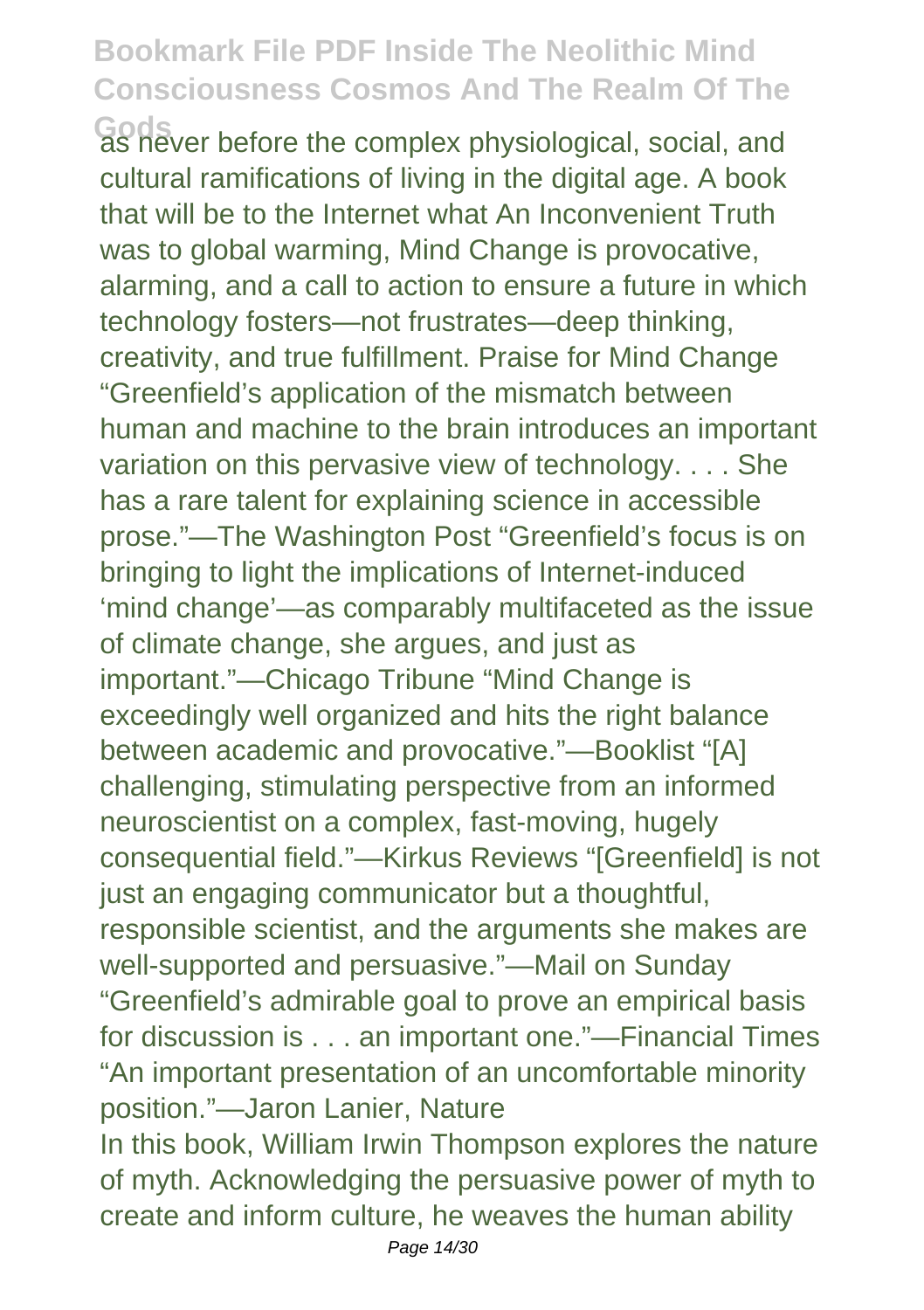Gods<br>to create life with and communicate through symbols with myths based on male and female forms of power. Why did many religious leaders—Moses, Old Testament prophets, Zoroaster—claim they heard divine voices? Why do ancient civilizations exhibit key similarities, e.g., the "living dead" (treating the dead as if they were still alive); "speaking idols" (care and feeding of effigies); monumental mortuary architecture and "houses of gods" (pyramids, ziggurats, temples)? How do we explain strange behaviour such as spirit possession, speaking in tongues, channelling, hypnosis, and schizophrenic hallucinations? Are these lingering vestiges of an older mentality? Brian J. McVeigh answers these riddles by updating "bicameralism." First proposed by the psychologist Julian Jaynes, this theory postulates that an earlier mentality existed: a "human" (the brain's left hemisphere) heard voices of "gods" or "ancestors" (the brain's right hemisphere). Therefore, ancient religious texts reporting divine voices were recounting of audiovisual hallucinations—a method of social control when early populations expanded. As growing political economic complexity destabilized god-governed states in the late second millennium BCE, divine voices became inadequate. Eventually, humans had to culturally acquire new cognitive skills (modern religions) to accommodate increasing social pressures: selves replaced the gods and history witnessed an "inward turn." This psychological interiorization of spiritual experience laid the foundations for the world's great religions and philosophies that arose in India, China, Greece, and the Middle East in the middle of the first millennium BCE.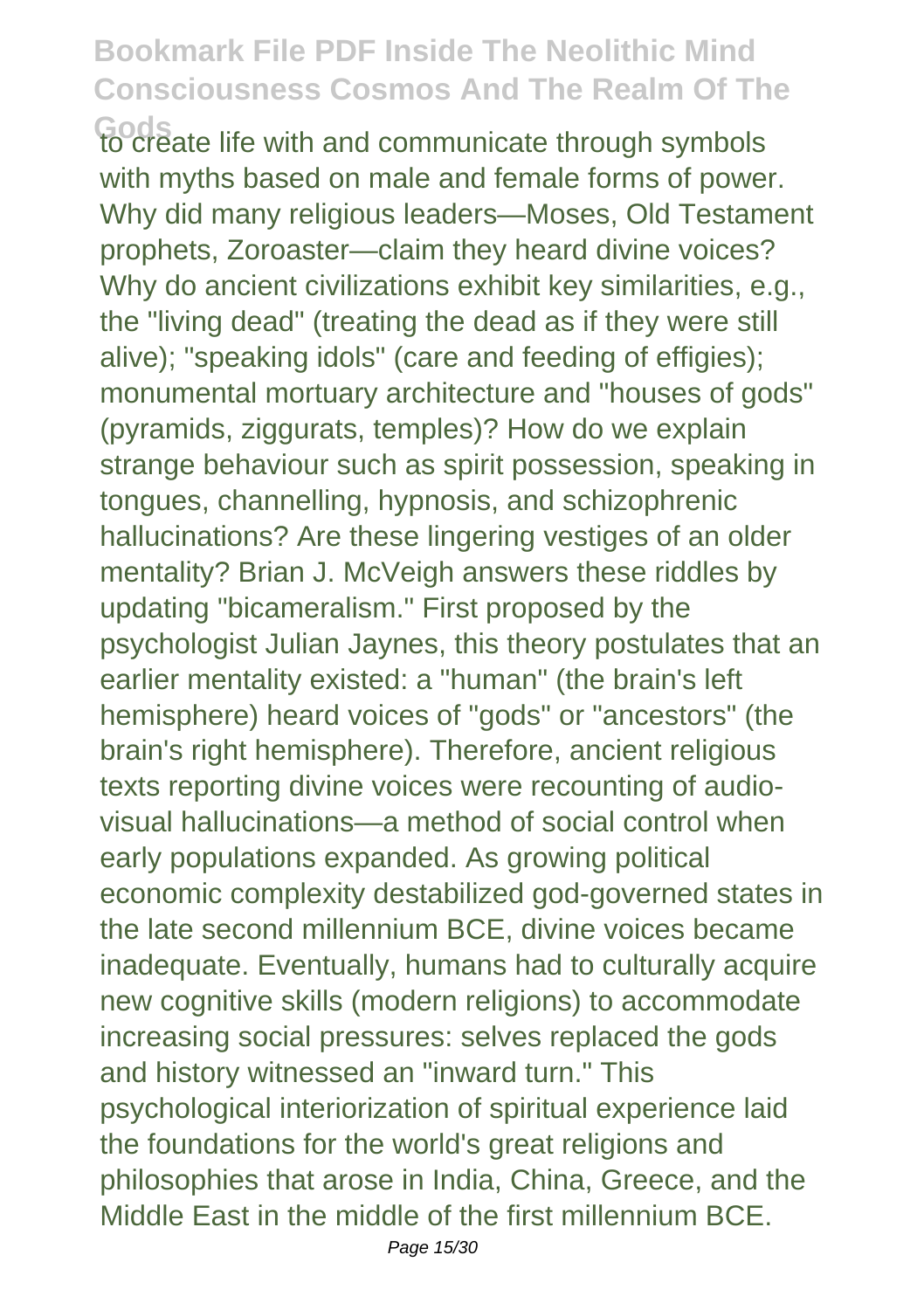Gods<br>
Gver recent years, a number of scholars have argued that the human mind underwent a cognitive revolution in the Neolithic. This volume seeks to test these claims at the Neolithic site of Çatalhöyük in Turkey and in other Neolithic contexts in the Middle East. It brings together cognitive scientists who have developed theoretical frameworks for the study of cognitive change, archaeologists who have conducted research into cognitive change in the Neolithic of the Middle East, and the excavators of the Neolithic site of Çatalhöyük who have over recent years been exploring changes in consciousness, creativity and self in the context of the rich data from the site. Collectively, the authors argue that when detailed data are examined, theoretical evolutionary expectations are not found for these three characteristics. The Neolithic was a time of long, slow and diverse change in which there is little evidence for an internal cognitive revolution.

The magnificent prehistoric art discovered in caves throughout France and Spain raises many questions about early human culture. What do these superbly rendered paintings of horses, bison, and enigmatic human figures and symbols mean? How can we explain the sudden flourishing of artistic creativity at such a high level? And in what ways does this artwork reflect the underlying belief system, worldview, and life of the people who created it? In this fascinating discussion of ancient art and religion, Dr David S Whitley -- one of the world's leading experts on cave paintings--guides the reader in an exploration of these intriguing questions, while sharing his firsthand experiences in visiting these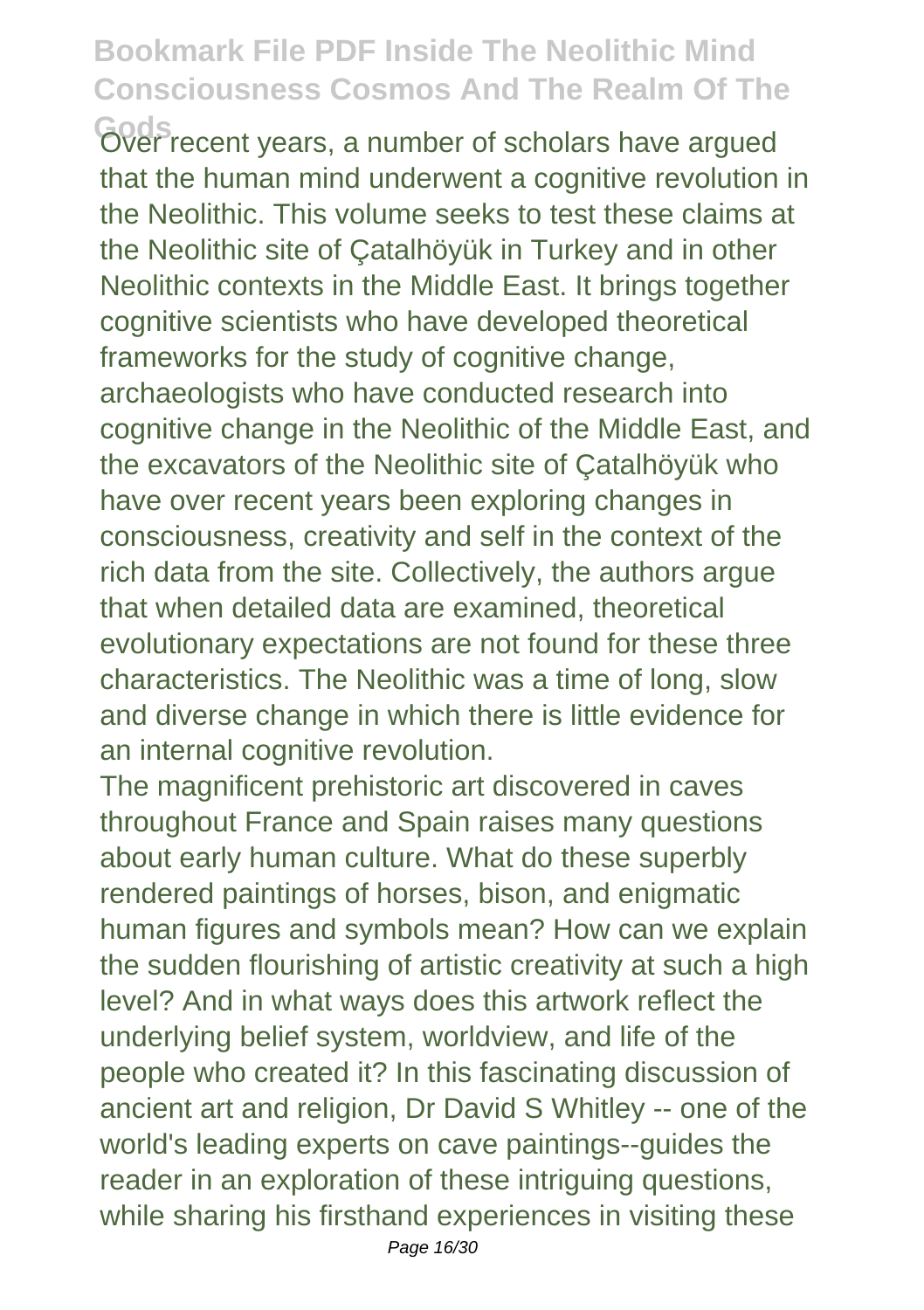Gods<br>
exquisite, breath-taking sites. To grasp what drove these ancient artists to create these masterpieces, and to understand the origin of myth and religion, as Whitley explains, is to appreciate what makes us human. Moreover, he broadens our understanding of the genesis of creativity and myth by proposing a radically new and original theory that weds two seemingly warring camps from separate disciplines. On the one hand, archaeologists specialising in prehistoric cave paintings have argued that the visionary rituals of shamans led to the creation of this expressive art. They consider shamanism to be the earliest known form of religion. By contrast, evolutionary psychologists view the emergence of religious beliefs as a normal expression of the human mind. In their eyes, the wild and ecstatic trances of shamans were a form of aberrant behaviour. Far from being typical representatives of ancient religion. shamans were exceptions to the normal rule of early religion. Whitley resolves the controversy by interweaving the archaeological evidence with the latest findings of cutting-edge neuroscience. He thereby rewrites our understanding of shamanism and its connection with artistic creativity, myth, and religion. Combining a colourful narrative describing Whitley's personal explorations at key archaeological sites with robust scientific research, Cave Paintings and the Human Spirit makes for engrossing reading. It provides a profound and poignant perspective on what it means to be human.

A radically new view of the nature and purpose of consciousness How is consciousness possible? What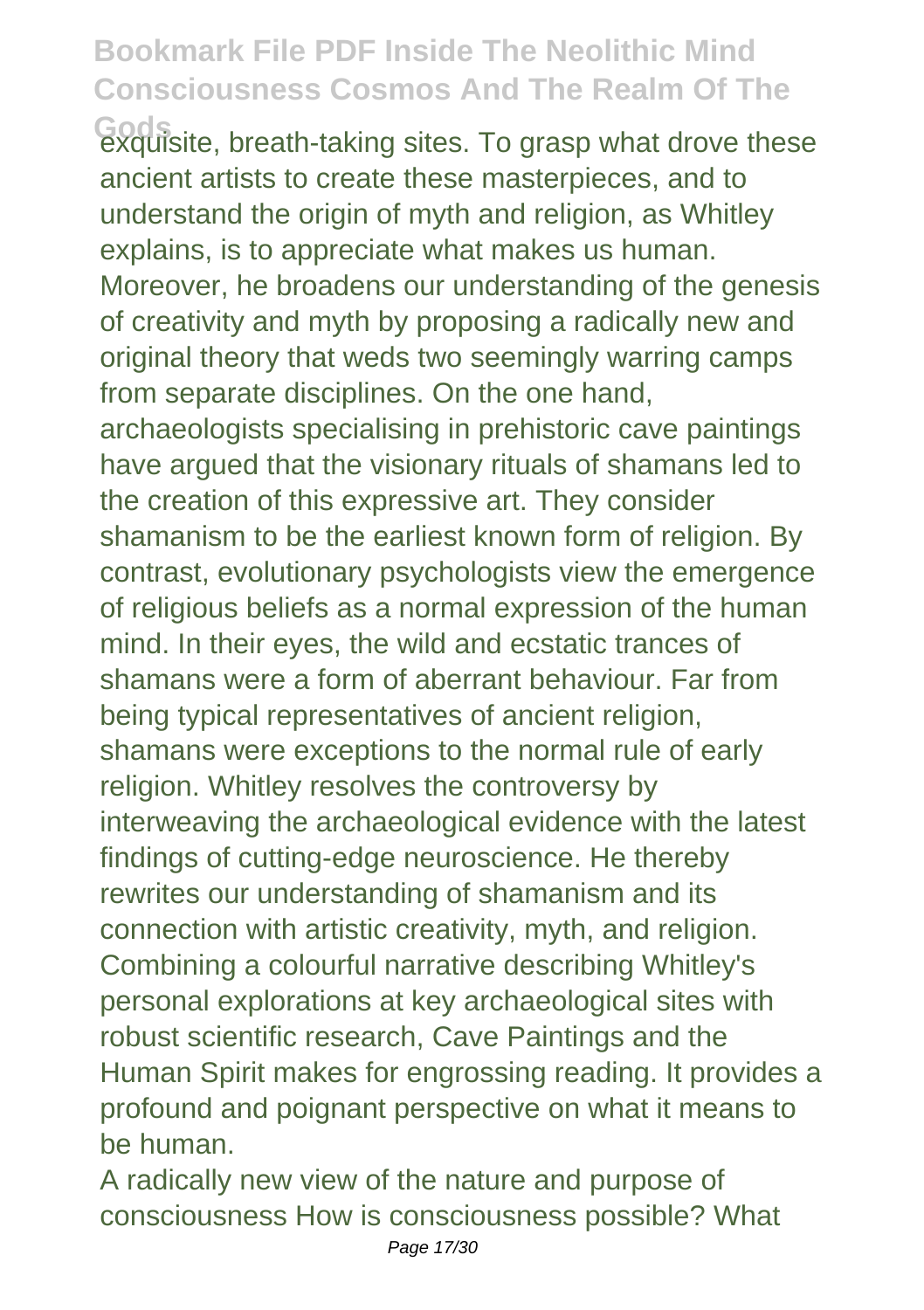**Gods** biological purpose does it serve? And why do we value it so highly? In Soul Dust, the psychologist Nicholas Humphrey, a leading figure in consciousness research, proposes a startling new theory. Consciousness, he argues, is nothing less than a magical-mystery show that we stage for ourselves inside our own heads. This selfmade show lights up the world for us and makes us feel special and transcendent. Thus consciousness paves the way for spirituality, and allows us, as human beings, to reap the rewards, and anxieties, of living in what Humphrey calls the "soul niche." Tightly argued, intellectually gripping, and a joy to read, Soul Dust provides answers to the deepest questions. It shows how the problem of consciousness merges with questions that obsess us all—how life should be lived and the fear of death. Resting firmly on neuroscience and evolutionary theory, and drawing a wealth of insights from philosophy and literature, Soul Dust is an uncompromising yet life-affirming work—one that never loses sight of the majesty and wonder of consciousness. At once polemical, insightful and thought-provoking, Conceiving God is essential reading for all those interested in the origins of religious thought, and the respective roles of science and religion in contemporary society. Building on the insights and discoveries of his two earlier books, The Mind in the Cave and Inside the Neolithic Mind, cognitive archaeologist David Lewis-Williams explores how science developed within the cocoon of religion and then shows how the natural functioning of the human brain creates experiences that can lead to belief in the supernatural realm.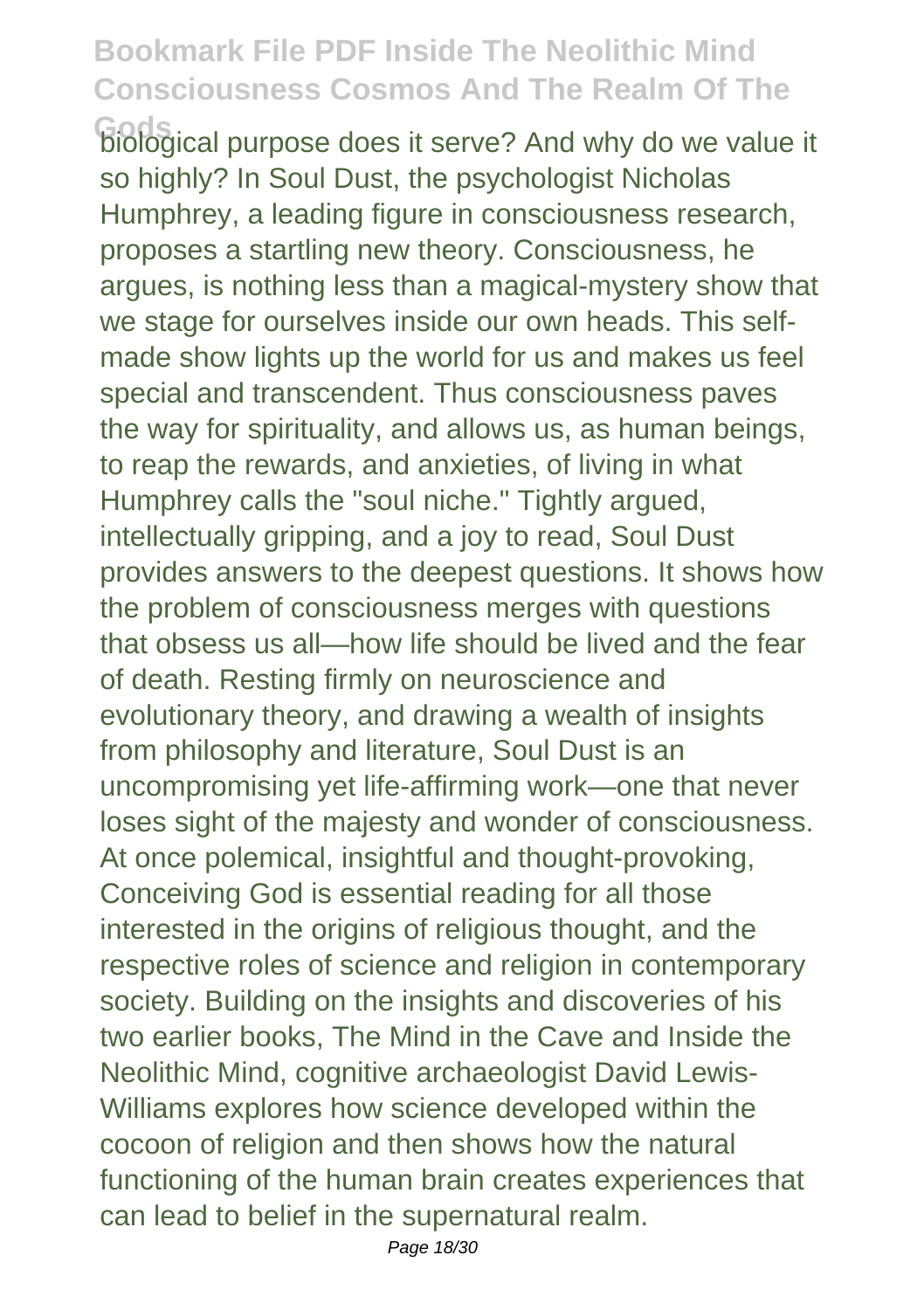**A NEW STATESMAN ESSENTIAL NONFICTION BOOK** OF 2021 A radically immersive exploration of three pivotal moments in the evolution of human consciousness, asking what kinds of creatures humans were, are, and might yet be How did humans come to be who we are? In his marvelous, eccentric, and widely lauded book Being a Beast, legal scholar, veterinary surgeon, and naturalist extraordinaire Charles Foster set out to understand the consciousness of animal species by living as a badger, otter, fox, deer, and swift. Now, he inhabits three crucial periods of human development to understand the consciousness of perhaps the strangest animal of all—the human being. To experience the Upper Paleolithic era—a turning point when humans became behaviorally modern, painting caves and telling stories, Foster learns what it feels like to be a Cro-Magnon hunter-gatherer by living in makeshift shelters without amenities in the rural woods of England. He tests his five impoverished senses to forage for berries and roadkill and he undertakes shamanic journeys to explore the connection of wakeful dreaming to religion. For the Neolithic period, when humans stayed in one place and domesticated plants and animals, forever altering our connection to the natural world, he moves to a reconstructed Neolithic settlement. Finally, to explore the Enlightenment—the age of reason and the end of the soul—Foster inspects Oxford colleges, dissecting rooms, cafes, and art galleries. He finds his world and himself bizarre and disembodied, and he rues the atrophy of our senses, the cause for much of what ails us. Drawing on psychology, neuroscience, natural history, agriculture,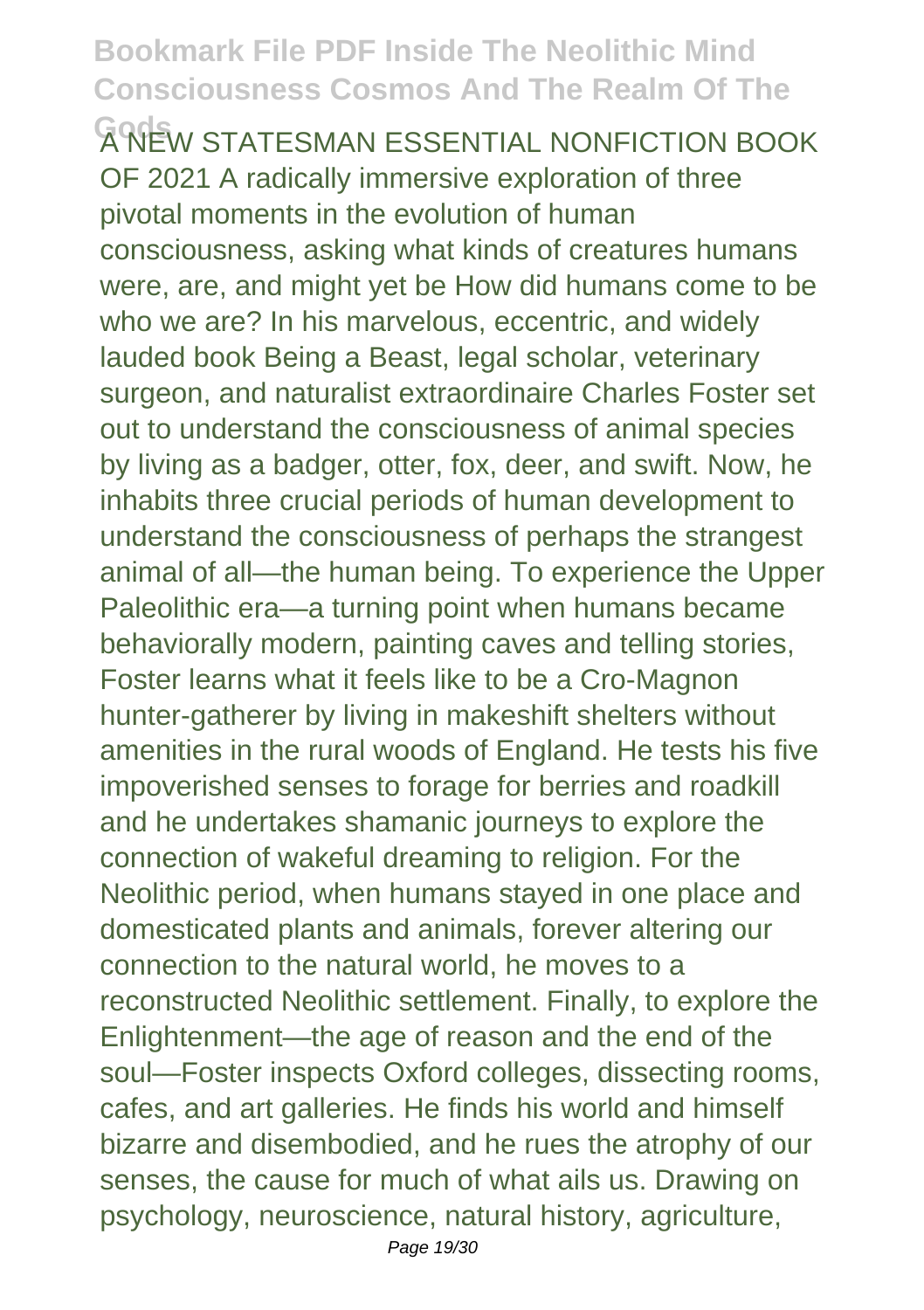**Gods** medical law and ethics, Being a Human is one man's audacious attempt to feel a connection with 45,000 years of human history. This glorious, fiercely imaginative journey from our origins to a possible future ultimately shows how we might best live on earth—and thrive. During a dire battle against the fearsome Skinners, Daine and her mage teacher Numair are swept into the Divine Realms. Though happy to be alive, they are not where they want to be. They are desperately needed back home, where their old enemy, Ozorne, and his army of strange creatures are waging war against Tortall. Trapped in the mystical realms Daine discovers her mysterious parentage. And as these secrets of her past are revealed so is the treacherous way back to Tortall. So they embark on an extraordinary journey home, where the fate of all Tortall rests with Daine and her wild magic. This book combines the two great passions of the author's life: reconstructing the Neolithic mind and constructively challenging consensus in his professional domain. Semi-autobiographical, it charts his investigation of Alexander Thom's theories regarding the alignment of prehistoric monuments in the landscape across several key Neolithic sites.

"Françoise Bourzat has written an authoritative book on guided psychedelic therapy with important lessons for anyone thinking of either guiding or being guided." —Michael Pollan via Twitter A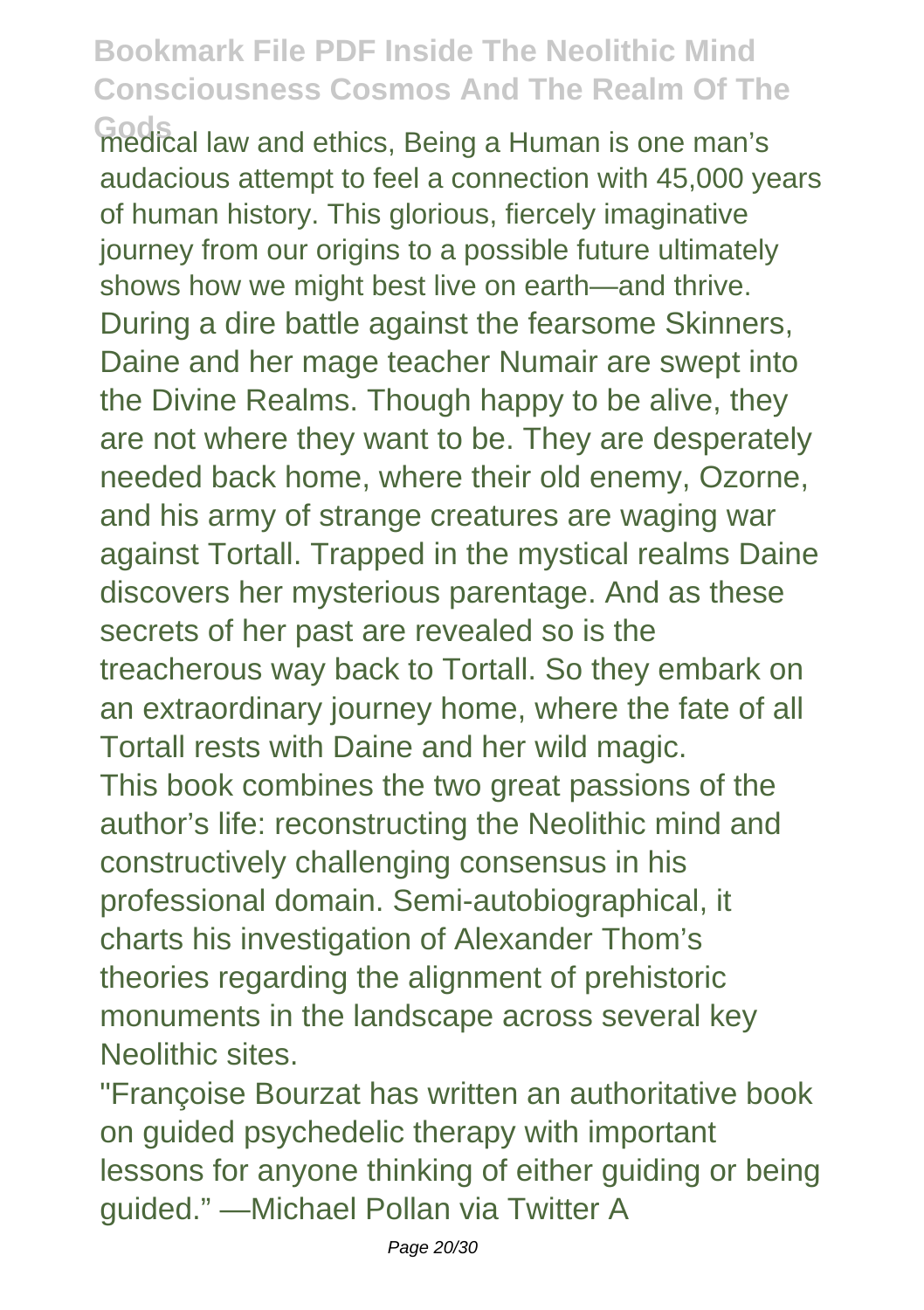**Gods** comprehensive guide to the safe and ethical application of expanded states of consciousness for therapists, healing practitioners, and sincere explorers Psychedelic medicines also known as entheogens are entering the mainstream. And it's no wonder: despite having access to the latest wellness trends and advances in technology, we're no healthier, happier, or more meaningfully connected. Psilocybin mushrooms, ayahuasca, and LSD—as well as other time-tested techniques with the power to shift consciousness such as drumming, meditation, and vision quests—are now being recognized as potent catalysts for change and healing. But how do we ensure that we're approaching them effectively? Françoise Bourzat—a counselor and experienced guide with sanctioned training in the Mazatec and other indigenous traditions—and healer Kristina Hunter introduce a holistic model focusing on the threefold process of preparation, journey, and integration. Drawing from more than thirty years of experience, Bourzat's skillful and heartfelt approach presents the therapeutic application of expanded states, without divorcing them from their traditional contexts. Consciousness Medicine delivers a coherent map for navigating nonordinary states of consciousness, offering an invaluable contribution to the field of healing and transformation.

Robert Ornstein and Paul Ehrlich explain that we are Page 21/30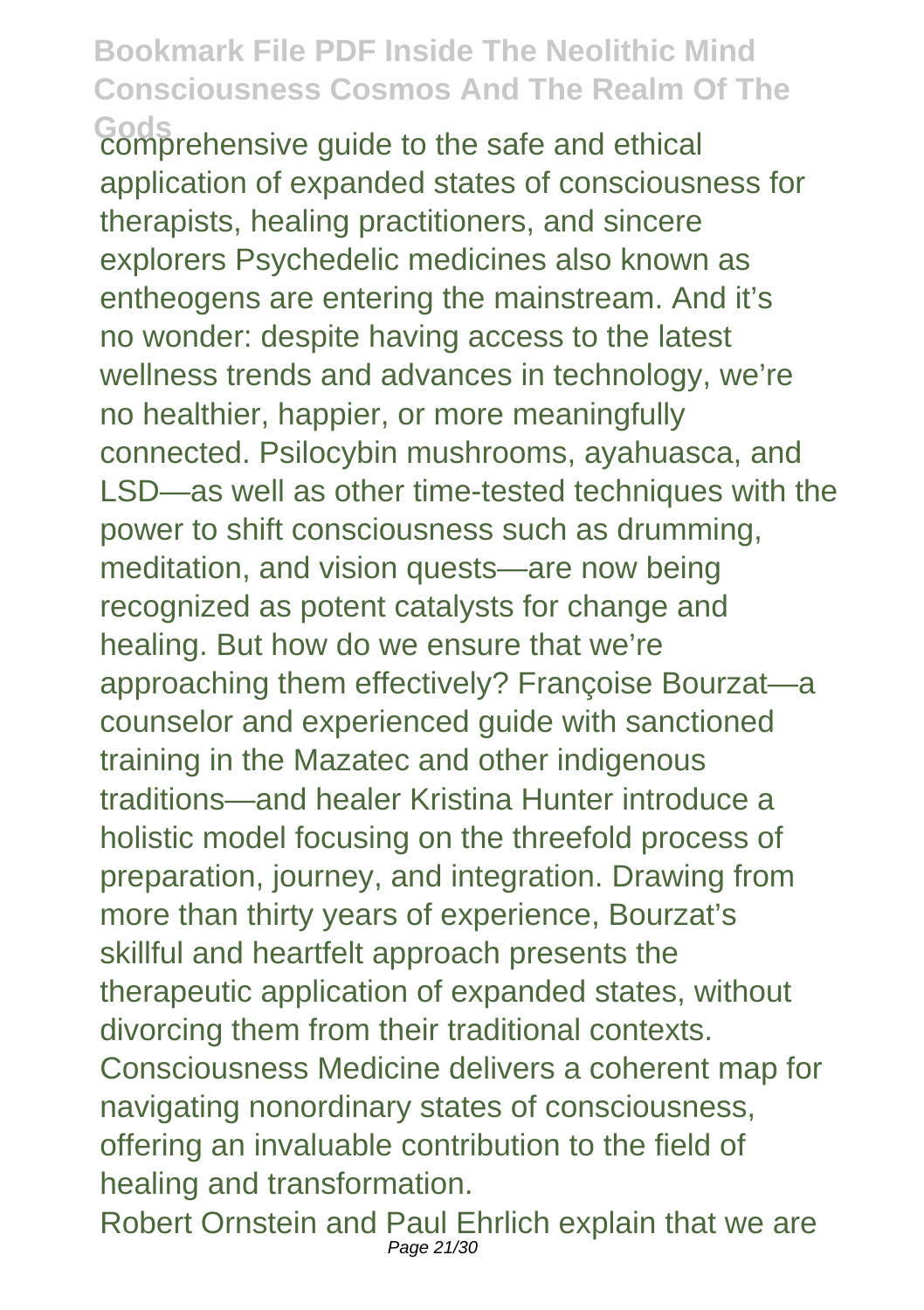**Gods** causing our own problems because we have created a world where our basic mental functions are no longer suitable. We evolved over a period of millions of years to survive in small tribal families on the wild grassy plains of East Africa. Now the way we live has nothing to do with that time and place, but the mental tools that were developed to survive on the savanna have remained unchanged. These instincts were wonderfully adapted to the environment that shaped them. But that world, the world that made us, is gone. Now these same instincts are causing us to destroy the world that we made. The threats we face are of our own making, and we can unmake them. If people learn how we have come to this point, we can restore our hope for the future. NWNM describes the way our minds have evolved, and offers suggestions for how to cope with who we are in the world we live in now. Recent decades have seen remarkable progress in many areas. For example, while not overlooking the abject suffering of millions of people, it is nonetheless true that there has been unprecedented alleviation of poverty and disease for the world's poorest people. There are so many promising and astonishing advances in medicine, technology, and the social and physical sciences that if we give ourselves a chance to survive, our species could enter a golden age. A provocative new view of "God" centers on our

innate quiescent faculty that, if developed, can help Page 22/30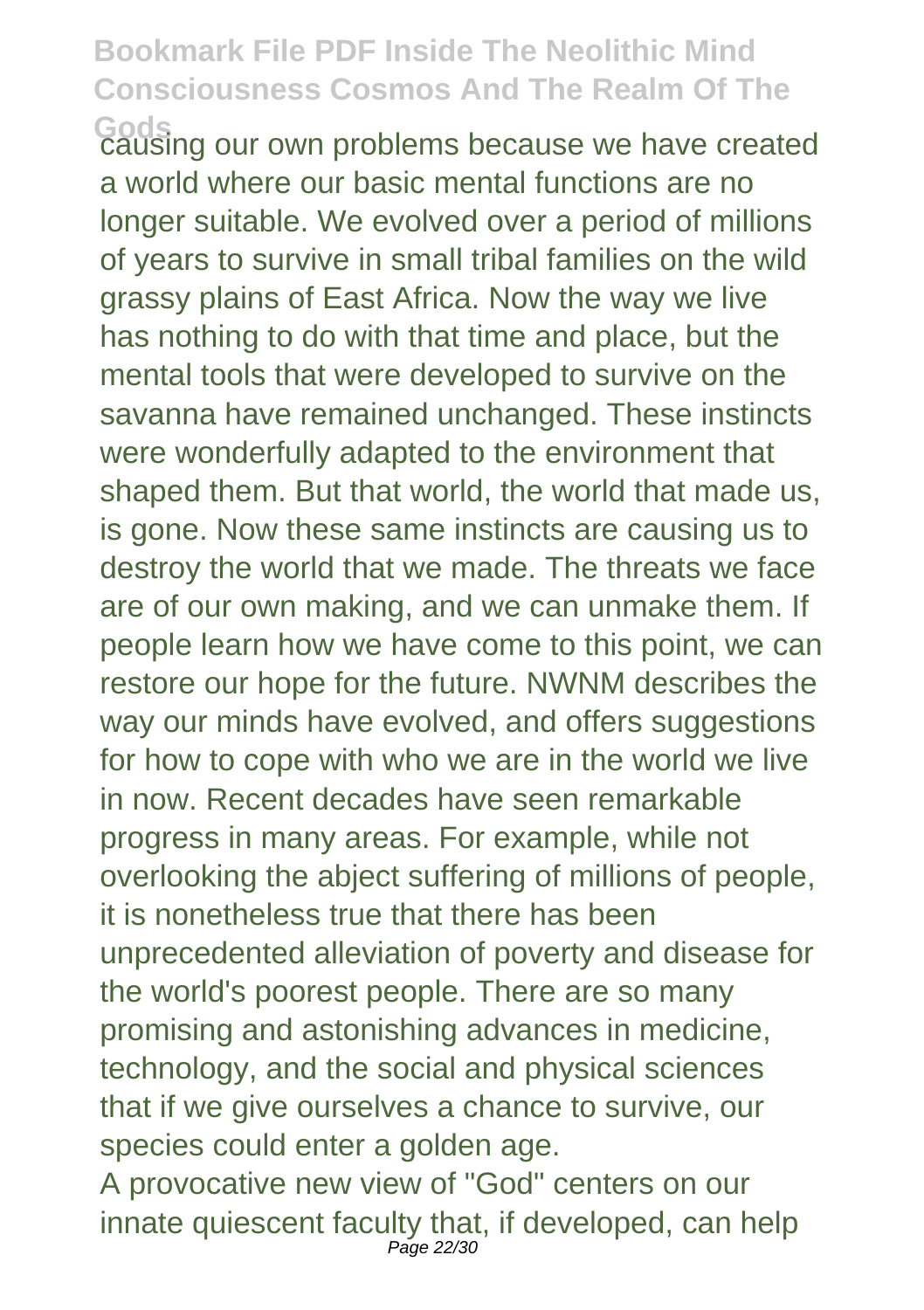**Gods** to dissolve religious, tribal and cultural biases and usher in a higher level of conscious connection- a new "spiritual literacy."

The pace of research on Autism Spectrum Disorders (ASD) has expanded exponentially in recent years. It is difficult for anyone to keep up with all developments. This book will assist the experienced and non-specialist reader to keep up with recent developments. The book opens with a focus on the evolutionary aspects of autism and then focuses on the public's attitude towards autism including the stigma issue. Then there is a focus on cortical modularity and electrophysiology followed by treatment issues including sensory, medical and community-based interventions. Finally, forensic issues are dealt with and the importance of the built environment is focused on. The book will be relevant to psychiatrists, psychologists, paediatricians, social workers, speech and language therapists, occupational therapists and care workers.

The art created in the caves of western Europe in the Ice Age provokes awe and wonder. What do these symbols on the walls of Lascaux and Altamira, tell us about the nature of ancestral minds? How did these images spring into the human story? This book, a masterful piece of detective work, puts forward the most plausible explanation yet. "Presents essays and articles exploring the history, use, and benefits of psychedelics from the Page 23/30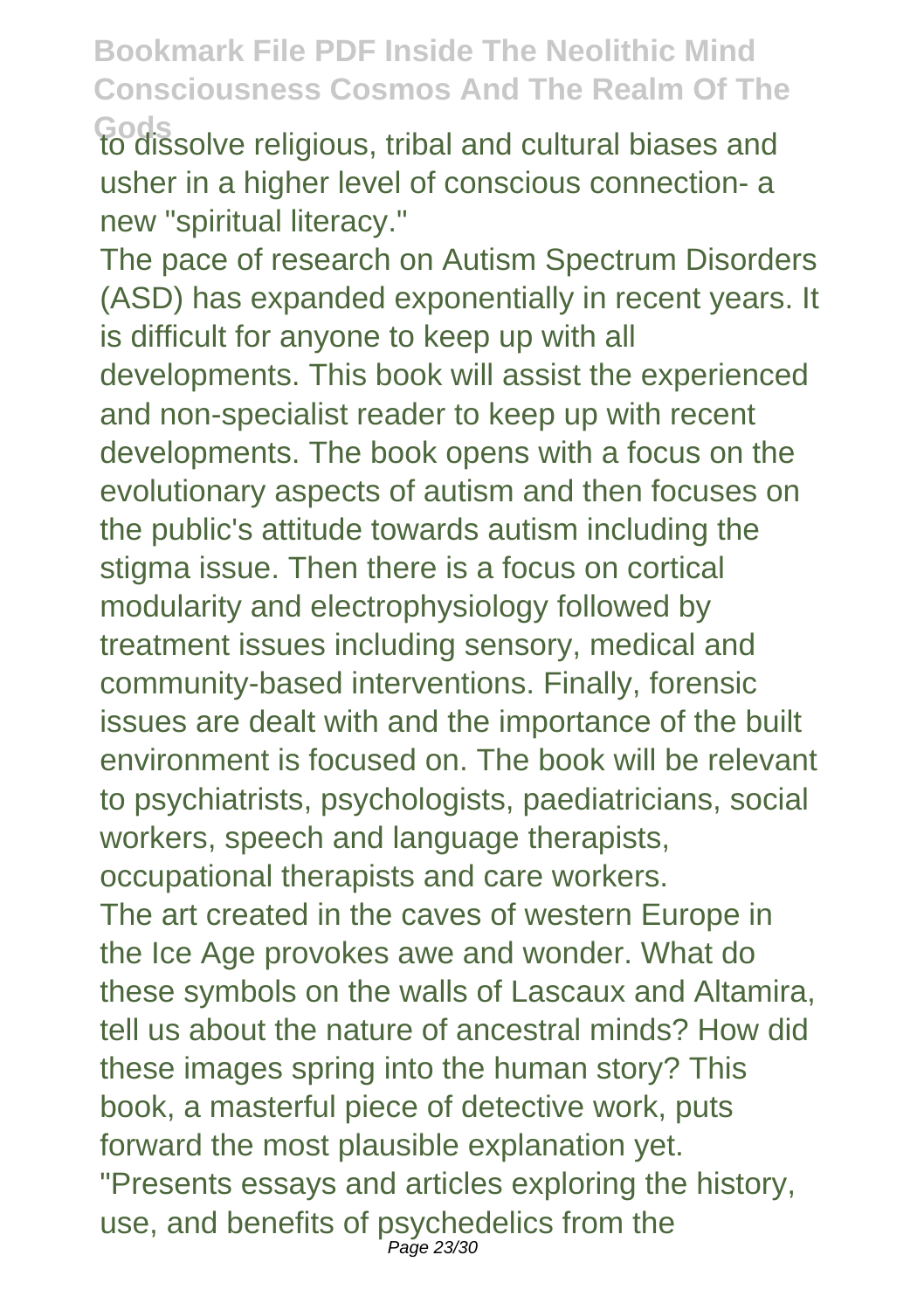**Gods** international conference of the same name"-- National Book Award Finalist: "This man's ideas may be the most influential, not to say controversial, of the second half of the twentieth century."—Columbus Dispatch At the heart of this classic, seminal book is Julian Jaynes's stillcontroversial thesis that human consciousness did not begin far back in animal evolution but instead is a learned process that came about only three thousand years ago and is still developing. The implications of this revolutionary scientific paradigm extend into virtually every aspect of our psychology, our history and culture, our religion—and indeed our future. "Don't be put off by the academic title of Julian Jaynes's The Origin of Consciousness in the Breakdown of the Bicameral Mind. Its prose is always lucid and often lyrical…he unfolds his case with the utmost intellectual rigor."—The New York Times "When Julian Jaynes . . . speculates that until late in the twentieth millennium BC men had no consciousness but were automatically obeying the voices of the gods, we are astounded but compelled to follow this remarkable thesis."—John Updike, The New Yorker "He is as startling as Freud was in The Interpretation of Dreams, and Jaynes is equally as adept at forcing a new view of known human behavior."—American Journal of Psychiatry Through time people have lived with darkness. Archaeology shows us that over the whole human Page 24/30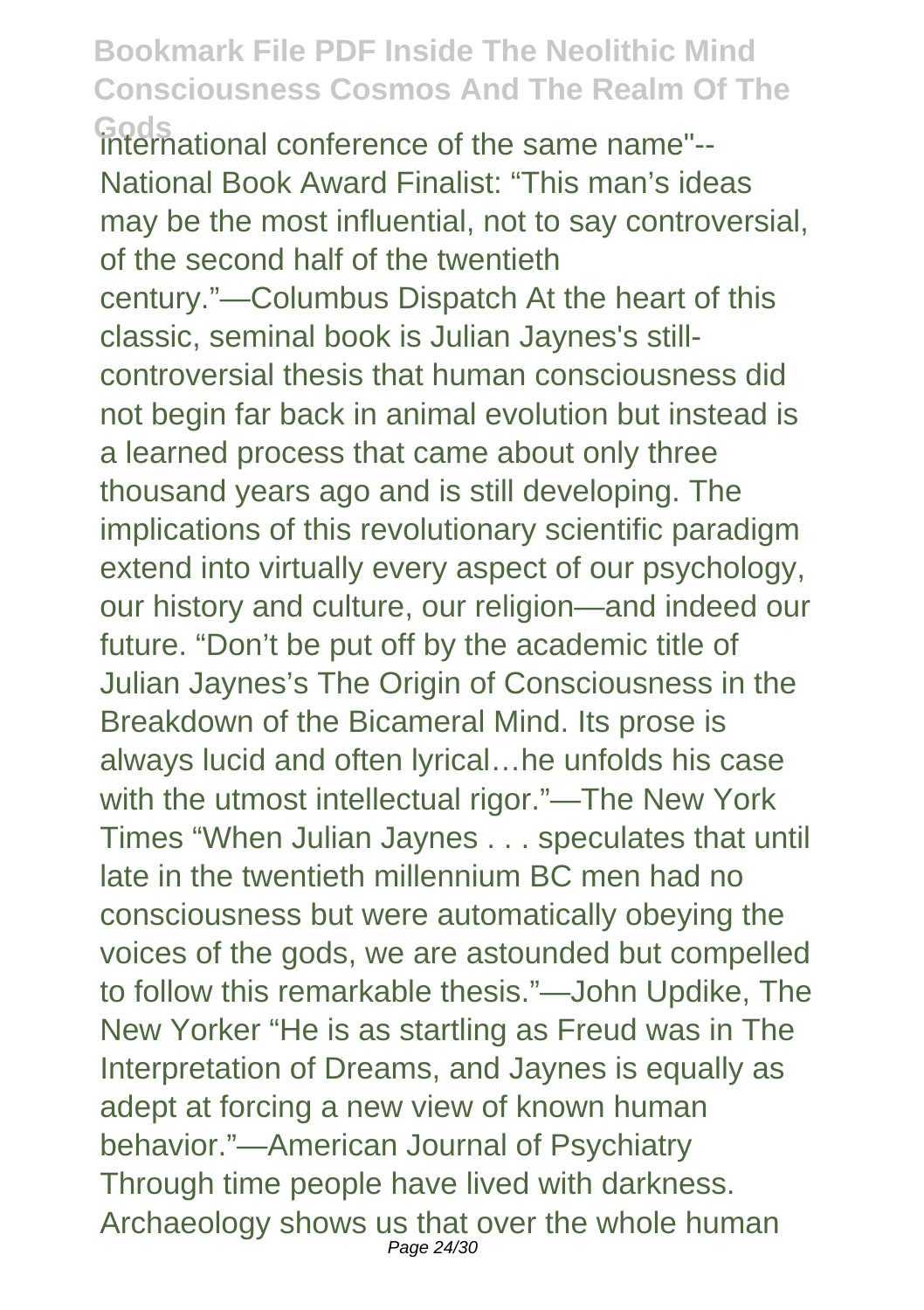**Gods** journey people have sought out dark places, for burials, for votive deposition and sometimes for retreat or religious ritual away from the wider community. Thirteen papers explore Palaeolithic use of deep caves in Europe and the orientation of mortuary monuments in the Neolithic and Bronze Age. It examines how the senses are affected in caves and monuments that were used for ritual activities, from Bronze Age miners in Wales working in dangerous subterranean settings, to initiands in Italian caves, to a modern caver's experience of spending time in the one of the world's deepest caves in Russia. We see how darkness was and is viewed at northern latitudes where parts of the year are spent in eternal night, and in Easter Island where darkness provided communal refuge from the pervasive sun. We know that spending extended periods in darkness and silence can affect one physically, emotionally and spiritually. How did interactions between people and darkness affect individuals in the past and how were regarded by their communities? And how did this interaction transform places in the landscape? As the everincreasing electrification of the planet steadily minimizes the amount of darkness in our lives, curiously, darkness is coming more into focus. This first collection of papers on the subject begins a conversation about the role of darkness in human experience through time. Page 25/30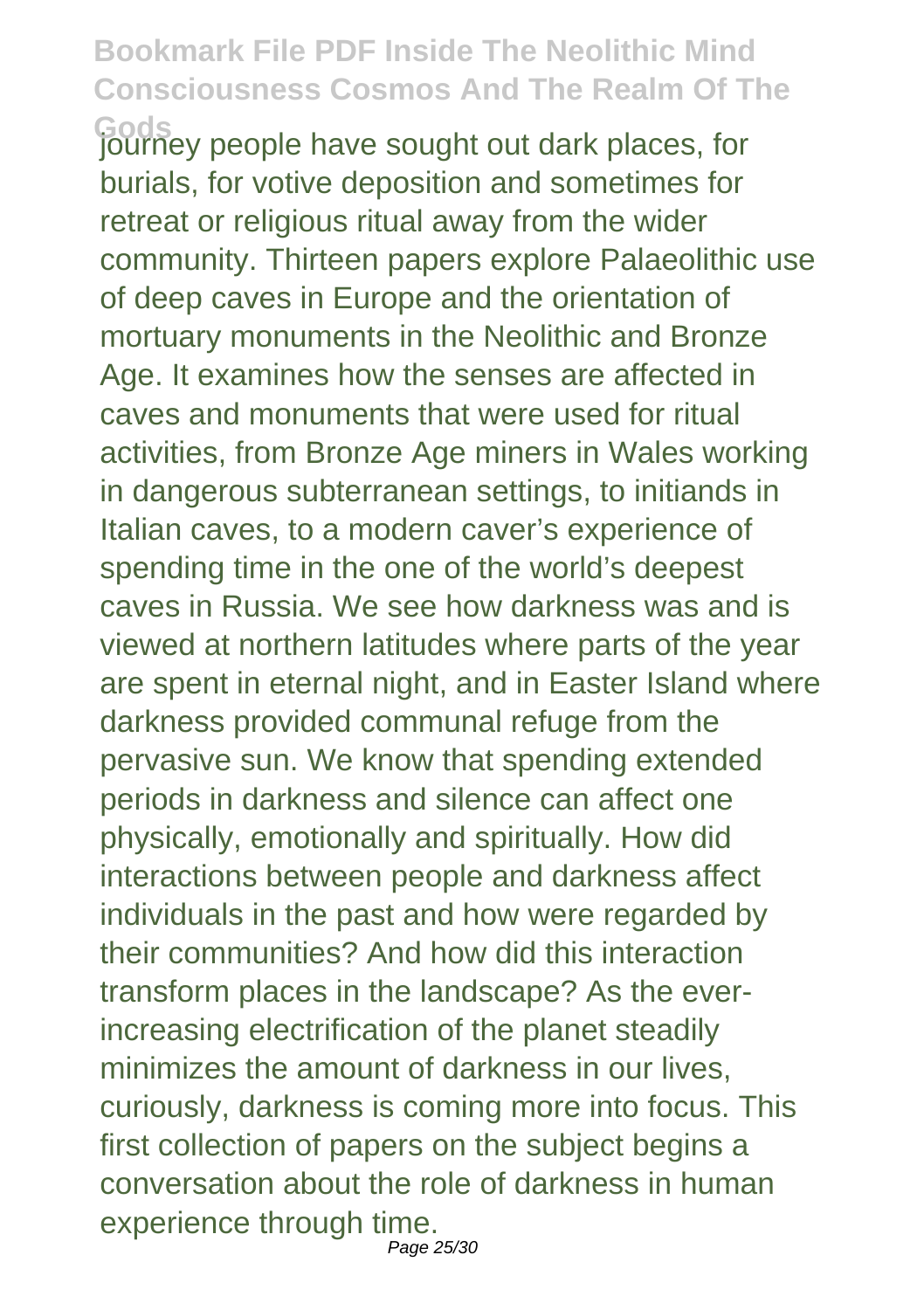**Gods** Offers an explanation for the origins of prehistoric cave art, providing a glimpse into the mind of humankind's earliest ancestors and insights into the relationship between consciousness and artistic representation. Reprint.

Does consciousness inevitably arise in any sufficiently complex brain? Although widely accepted, this view inherited from Darwin's theory of evolution is supported by surprisingly little evidence. Offering an alternate view of the history of the human mind, Julian Jaynes's ideas challenge our preconceptions of not only the origin of the modern mind, but the origin of gods and religion, the nature of mental illness, and the future potential of consciousness. The tremendous explanatory power of Jaynes's ideas force us to reevaluate much of what we thought we knew about human history.Gods, Voices, and the Bicameral Mind both explains Julian Jaynes's theory and explores a wide range of related topics such as the ancient Dark Age, the nature of dreams and the birth of Greek tragedy, poetic inspiration, the significance of hearing voices in both the ancient and modern world, the development of consciousness in children, vestiges of bicameralism and the transition to consciousness in early Tibet, the relationship of consciousness and metaphorical language, and how Jaynes's ideas compare to those of other thinkers. Veteran science writer Michael Balter skillfully Page 26/30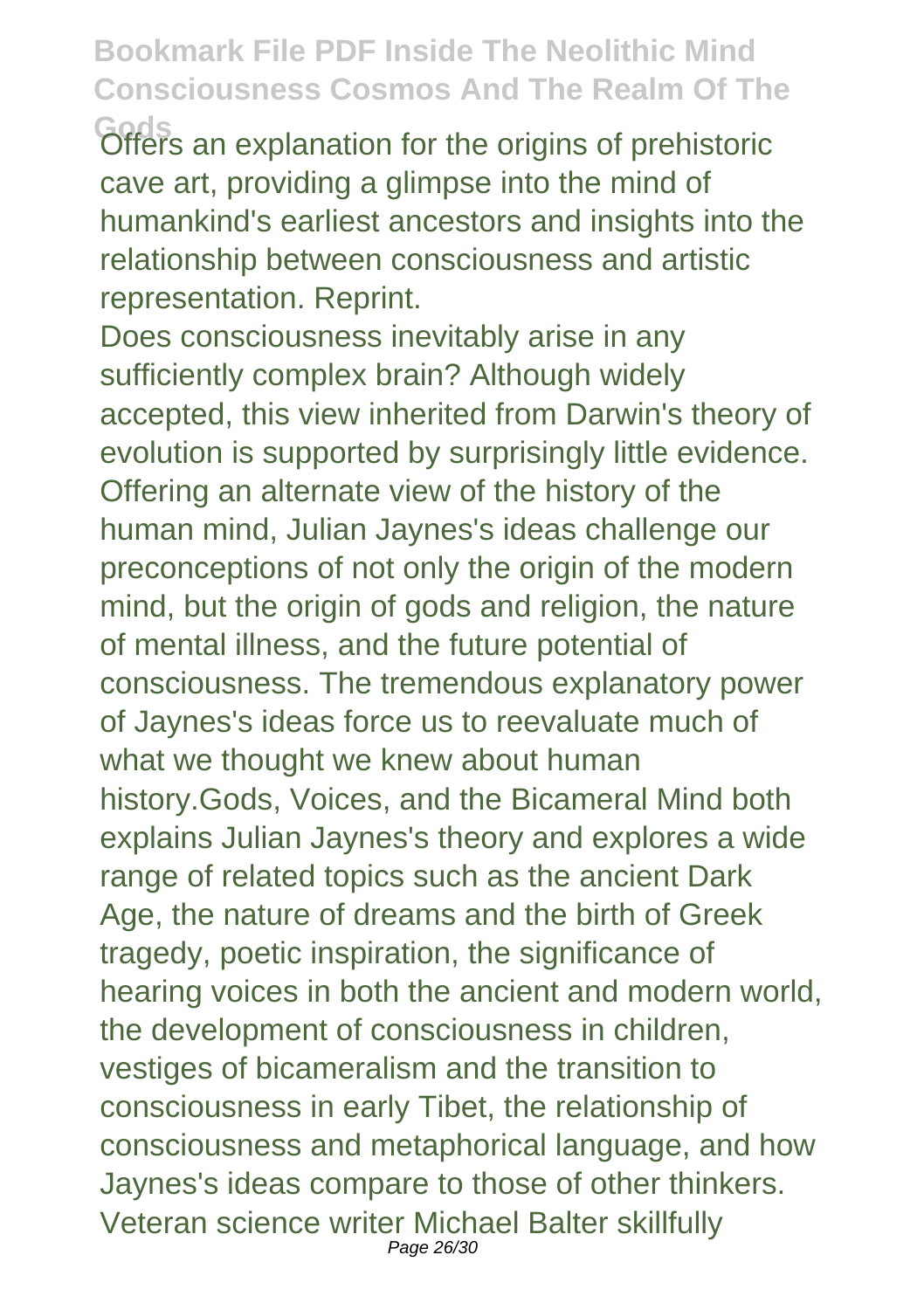**Gods** weaves together many threads in this fascinating book about one of archaeology's most legendary sites— Çatalhöyük. First excavated forty years ago, the site is justly revered by prehistorians, art historians, and New Age goddess worshippers alike for its spectacular finds dating almost 10,000 years ago. Archaeological maverick Ian Hodder, leader of the recent re-excavation at this Turkish mound, designated Balter as the project's biographer. The result is a skillful telling of many stories about both past and present: of the inhabitants of Neolithic Çatalhöyük and the development of human creativity and ingenuity, as revealed in the recent excavation; of James Mellaart, the original excavator, whose troubles off the mound eventually overshadowed his incisive work at the site; of Hodder and his intense, brilliant crew who marveled and squabbled over the meaning of finds in dusty trenches while attempting to reintepret Mellaart's work; and of the recent history of the theory and methods of archaeology itself. Part story of the human past, part soap opera of modern scholarly life, part textbook on the practice of modern archaeology, this book should appeal to general readers and archaeological students alike. An exploration of how brain structure and cultural content interacted in the Neolithic period 10,000 years ago to produce unique life patterns and belief systems. What do the headless figures found in the famous paintings at Catalhoyuk in Turkey have in Page 27/30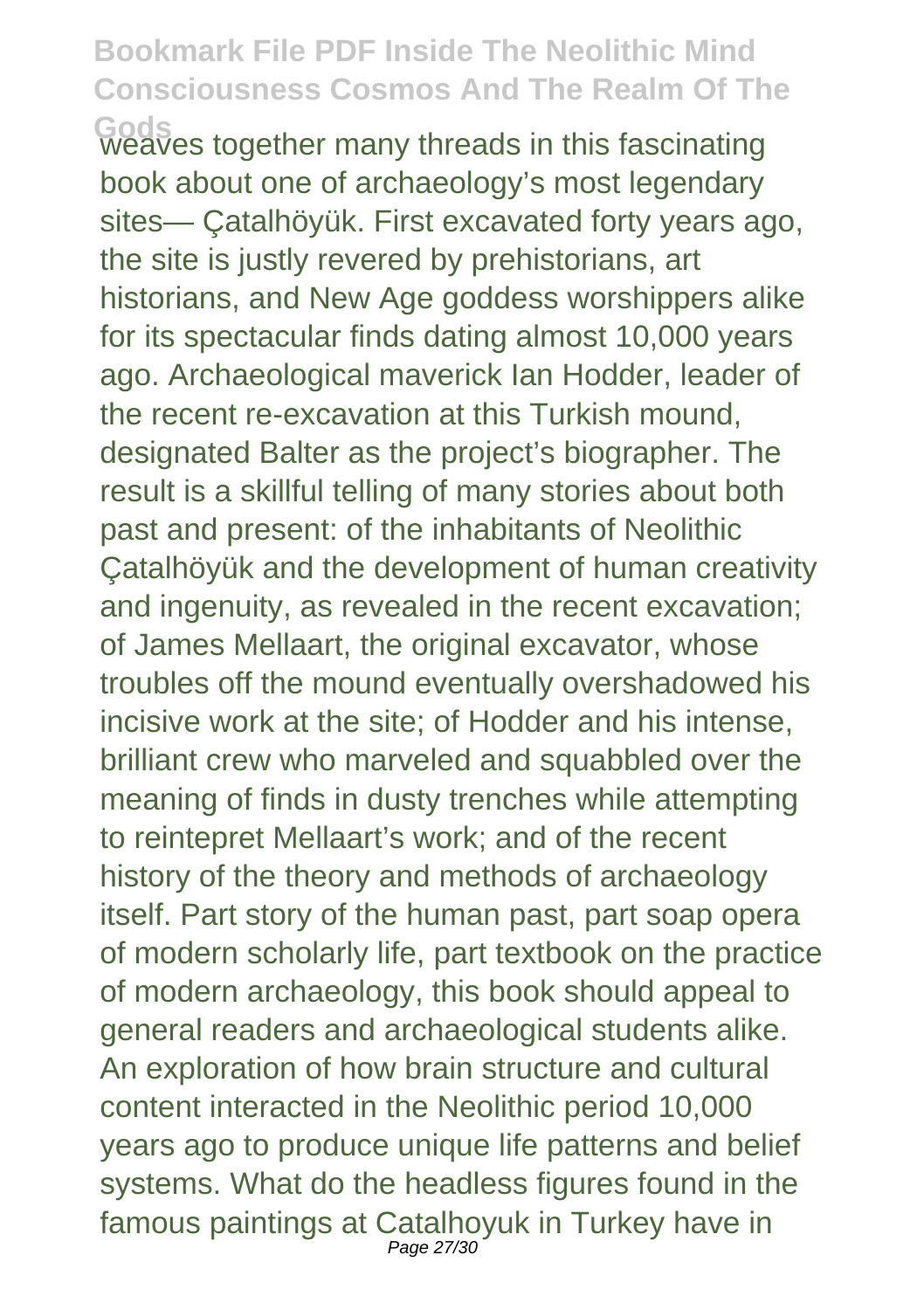**Gods** common with the monumental tombs at Newgrange and Knowth in Ireland? How can the concepts of "birth," "death," and "wild" cast light on the archaeological enigma of the domestication of cattle? What generated the revolutionary social change that ended the Upper Palaeolithic? David Lewis-Williams's previous book, The Mind in the Cave, dealt with the remarkable Upper Palaeolithic paintings, carvings, and engravings of western Europe. Here Dr. Lewis-Williams and David Pearce examine the intricate web of belief, myth, and society in the succeeding Neolithic period, arguably the most significant turning point in all human history, when agriculture became a way of life and the fractious society that we know today was born. The authors focus on two contrasting times and places: the beginnings in the Near East, with its mud-brick and stone houses each piled on top of the ruins of another, and western Europe, with its massive stone monuments more ancient than the Egyptian pyramids. They argue that neurological patterns hardwired into the brain help explain the art and society that Neolithic people produced. Drawing on the latest research, the authors skillfully link material on human consciousness, imagery, and religious concepts to propose provocative new theories about the causes of an ancient revolution in cosmology and the origins of social complexity. In doing so they create a fascinating neurological bridge to the Page 28/30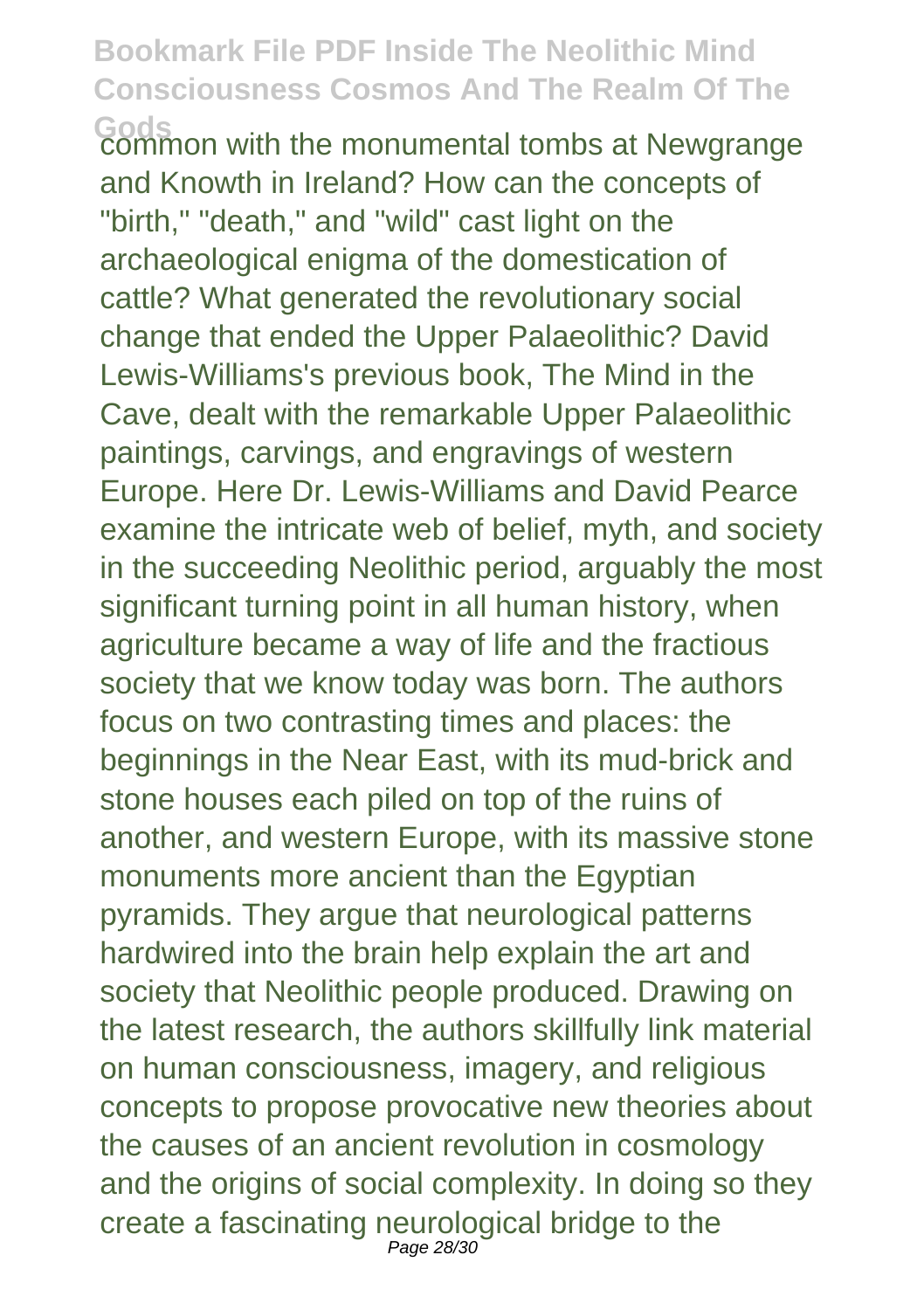**Gods** mysterious thought-lives of the past and reveal the essence of a momentous period in human history. 100 illustrations, 20 in color.

A controversial exploration of the origin of religion in the neurology of the human brain. In this book the noted cognitive archaeologist David Lewis-Williams confronts a question that troubles many people in the world today: Is there a supernatural realm that intervenes in the material world of daily life and leads to the evolution of religions? Professor Lewis-Williams first describes how science developed within the cocoon of religion and then shows how the natural functioning of the human brain creates experiences that can lead to belief in a supernatural realm, beings, and interventions. Once people have these experiences, they formulate beliefs about them, and thus creeds are born. Forty thousand years ago, people were leaving traces in the archaeological record of activities that we can label religious, and Lewis-Williams discusses in detail the evidence preserved in the Volp Caves in France. He also shows that mental imagery produced by the functioning of the human brain can be detected in widely separated religious communities such as Hildegard of Bingen's in medieval Europe or the San hunters of southern Africa.

J. David Lewis-Williams is world renowned for his work on the rock art of Southern Africa. In this volume, Lewis-Williams describes the key steps in Page 29/30